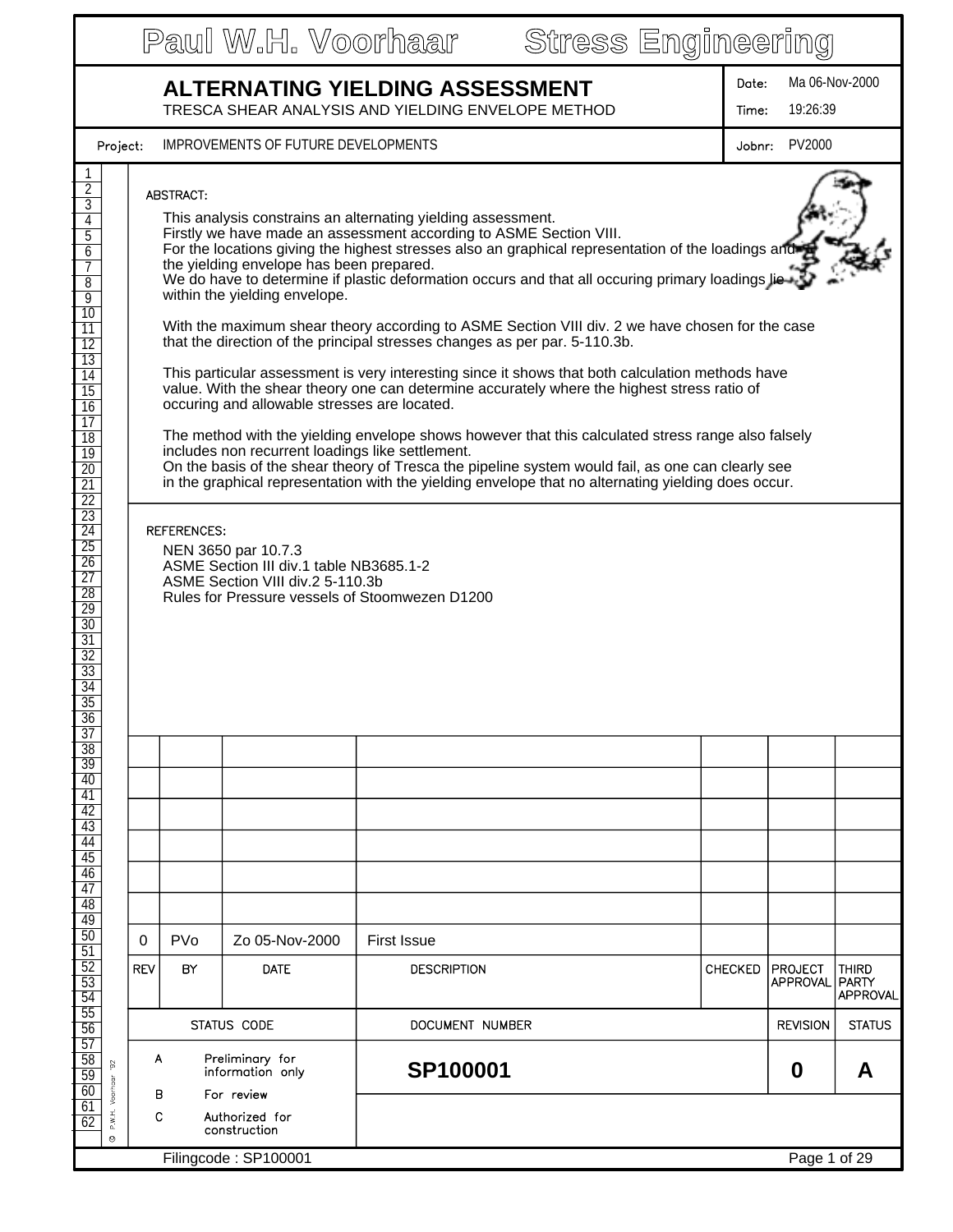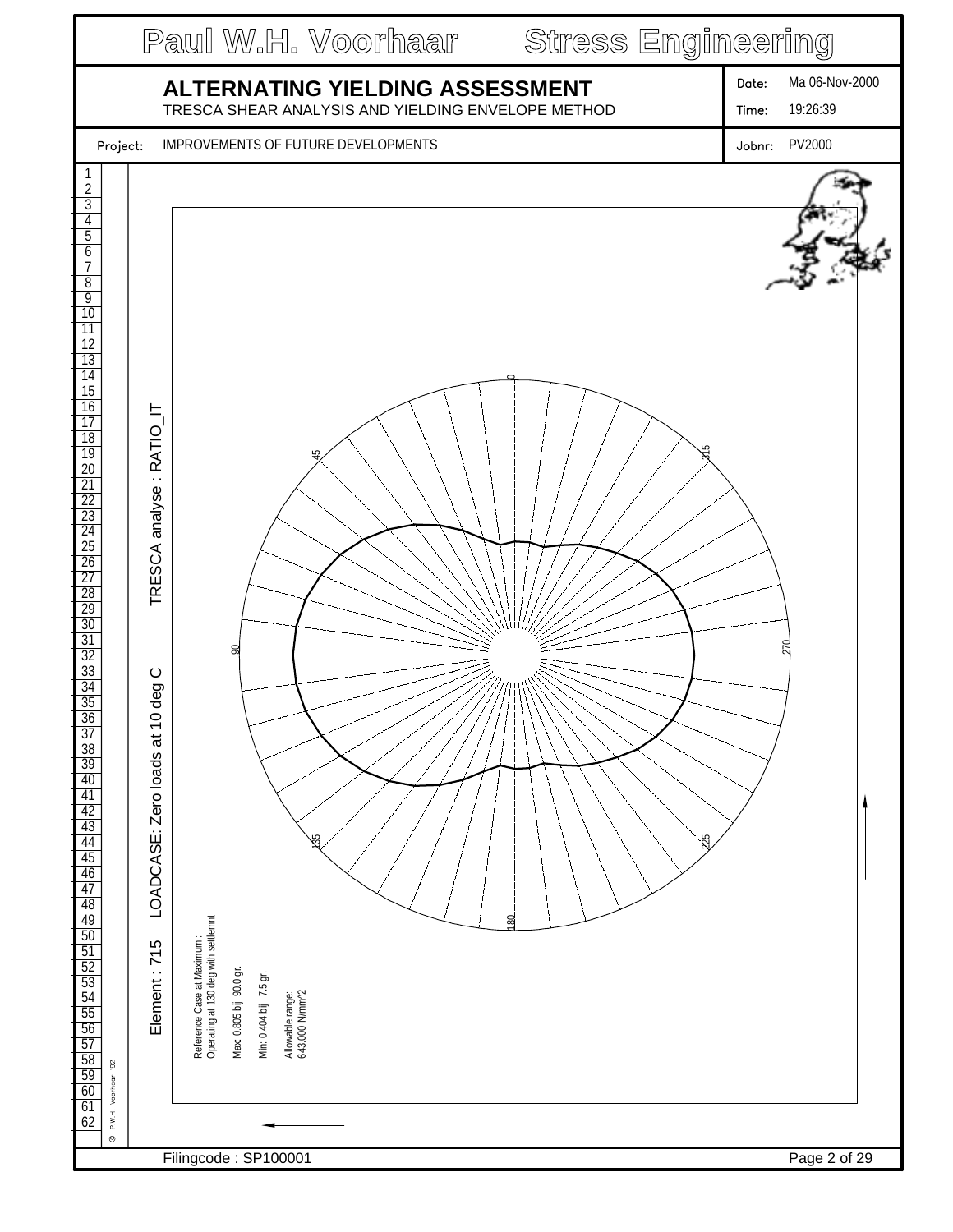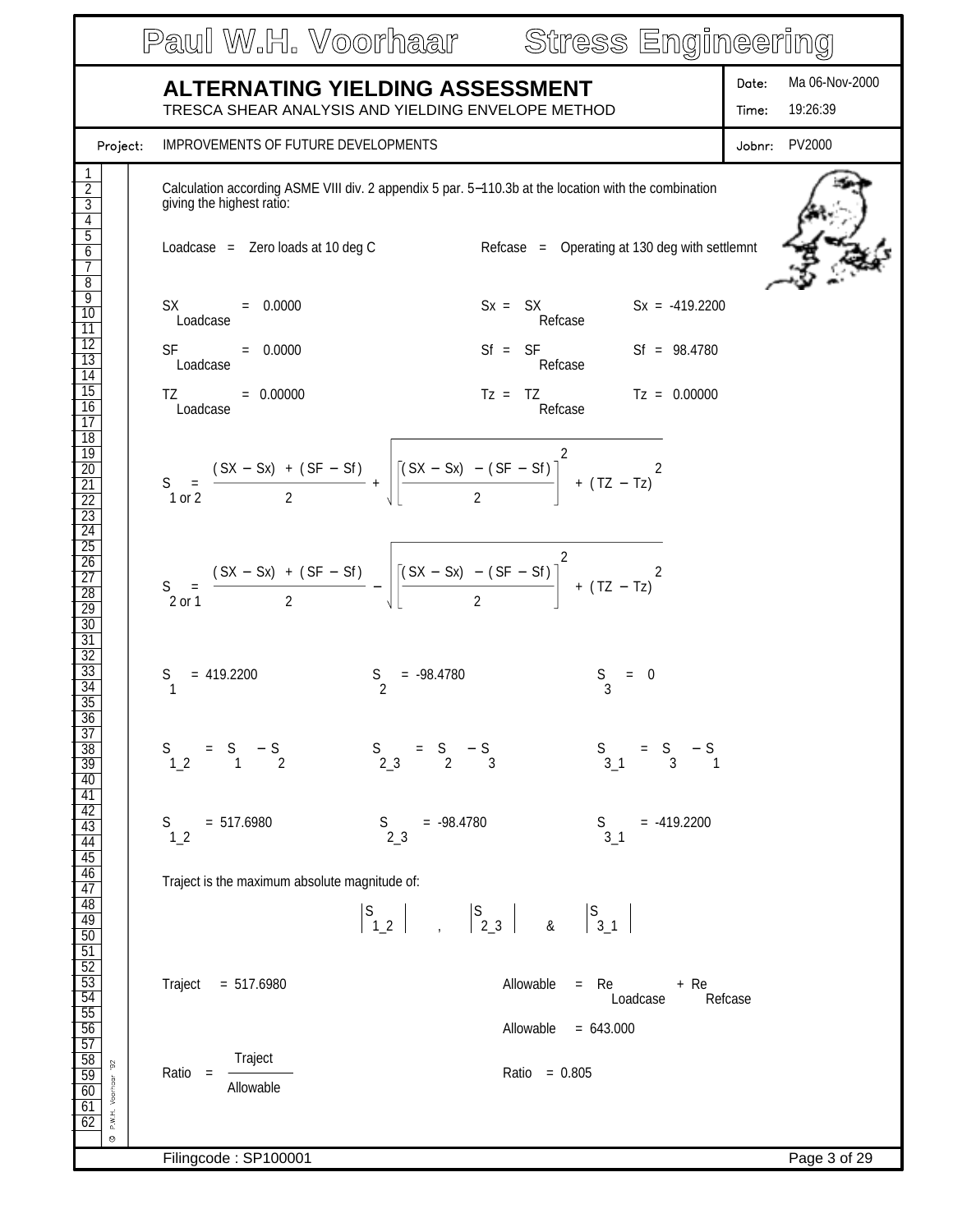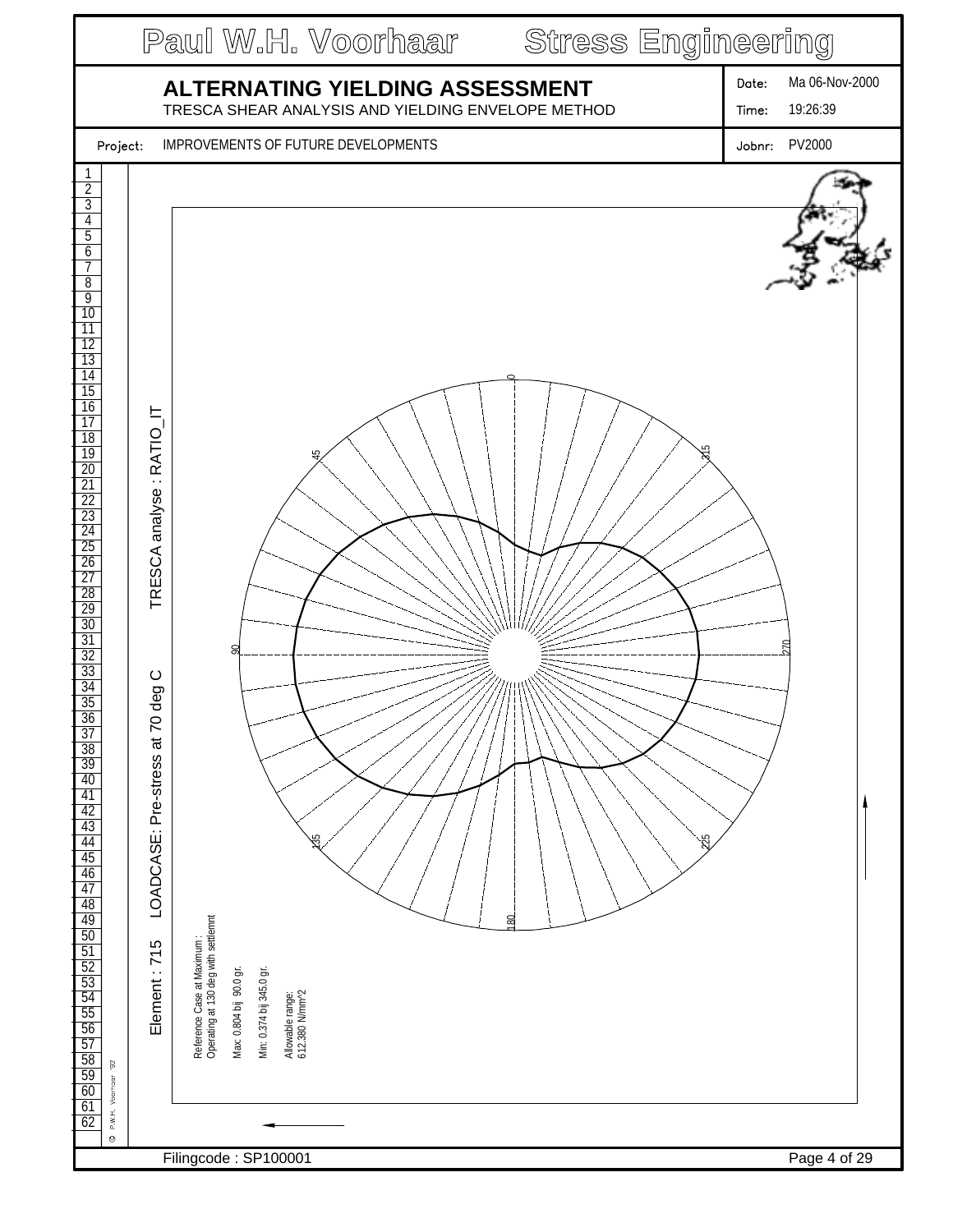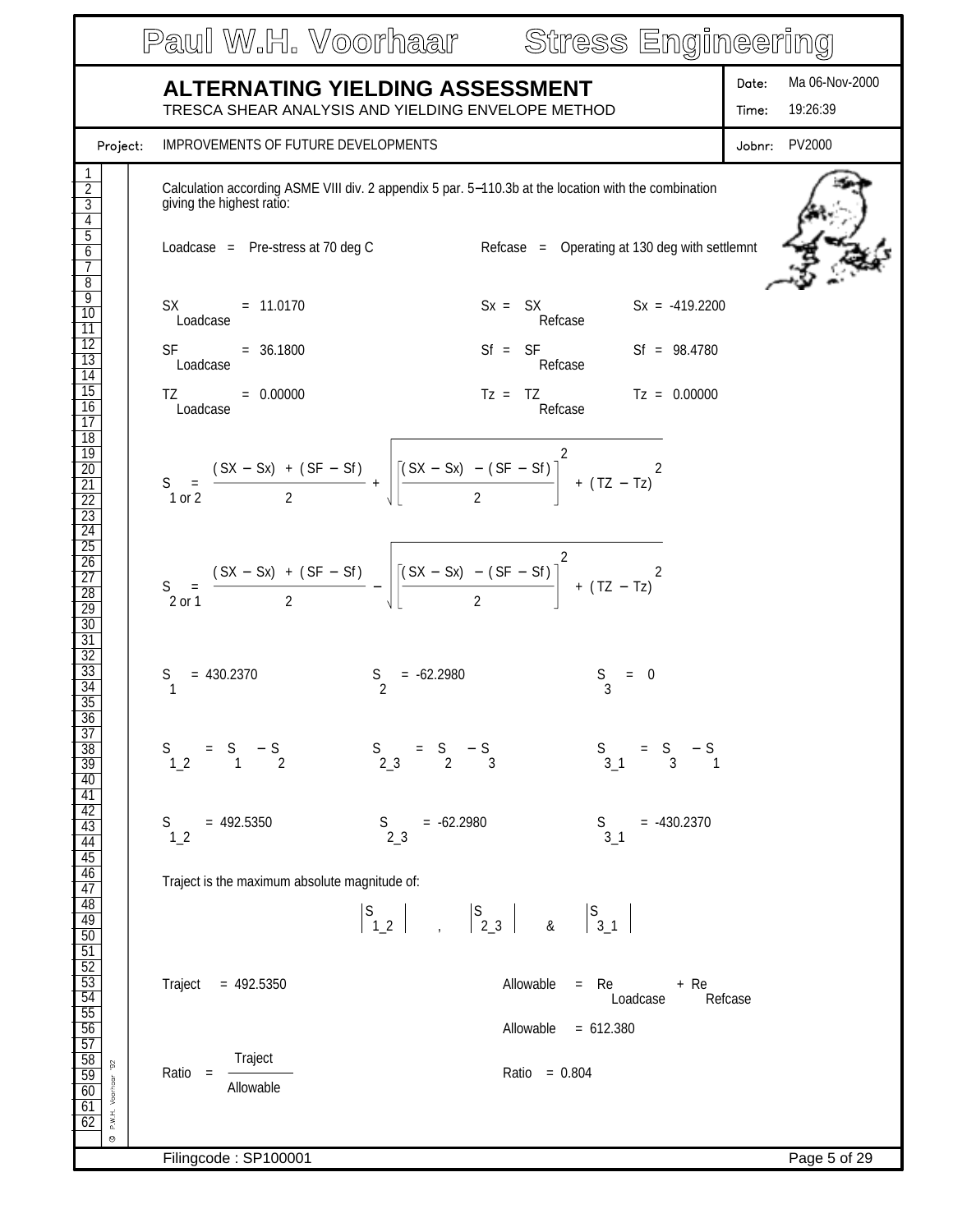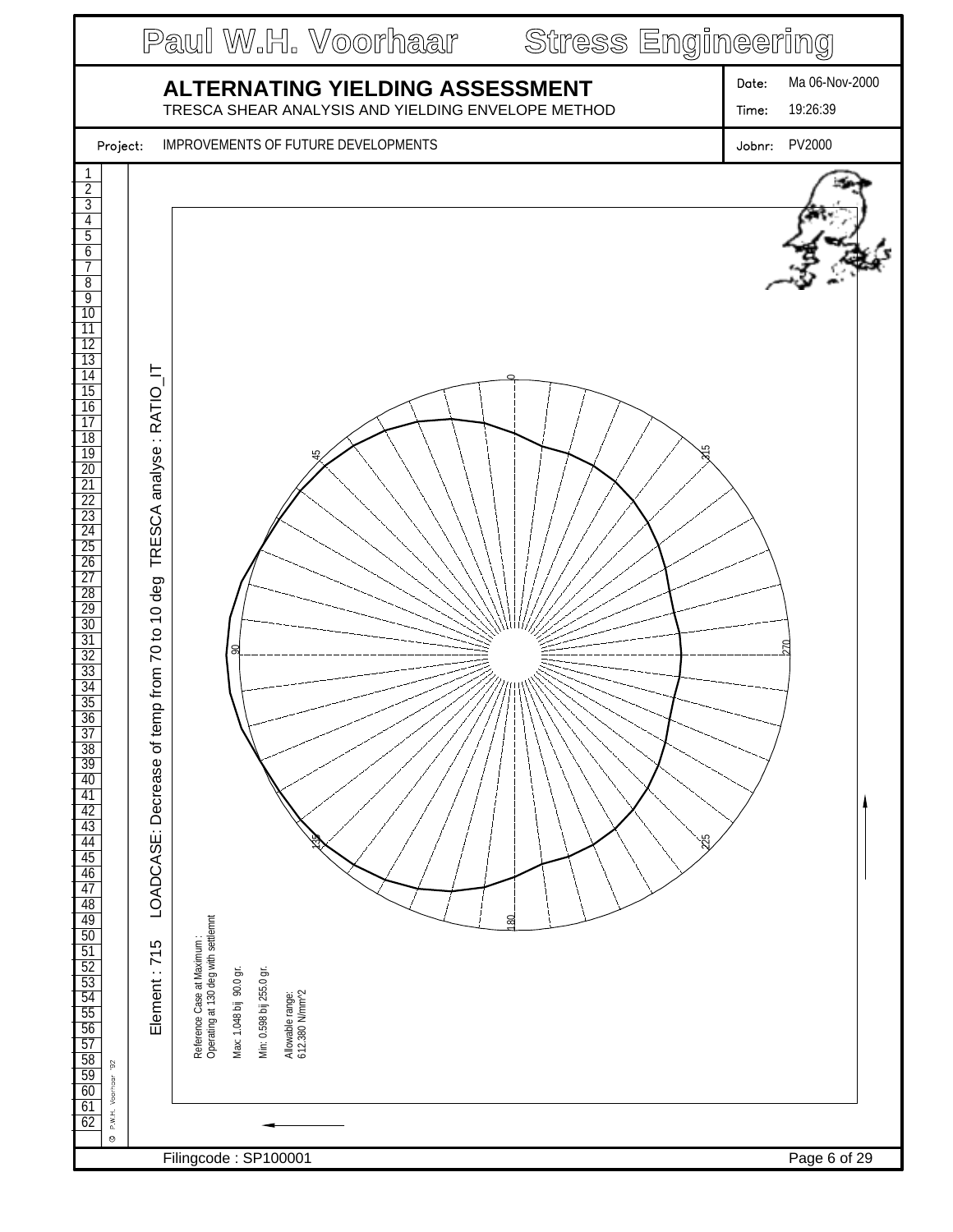|                                                                                                                                                                                  | Paul W.H. Voorhaar Stress Engineering                                                                                                                                                                                                                                                                                                                                                                                                                           |                                              |
|----------------------------------------------------------------------------------------------------------------------------------------------------------------------------------|-----------------------------------------------------------------------------------------------------------------------------------------------------------------------------------------------------------------------------------------------------------------------------------------------------------------------------------------------------------------------------------------------------------------------------------------------------------------|----------------------------------------------|
|                                                                                                                                                                                  | <b>ALTERNATING YIELDING ASSESSMENT</b><br>TRESCA SHEAR ANALYSIS AND YIELDING ENVELOPE METHOD                                                                                                                                                                                                                                                                                                                                                                    | Ma 06-Nov-2000<br>Date:<br>19:26:39<br>Time: |
| Project:                                                                                                                                                                         | IMPROVEMENTS OF FUTURE DEVELOPMENTS                                                                                                                                                                                                                                                                                                                                                                                                                             | Jobnr: PV2000                                |
| $\overline{2}$<br>$\overline{3}$<br>4<br>$\overline{5}$<br>6                                                                                                                     | Calculation according ASME VIII div. 2 appendix 5 par. 5-110.3b at the location with the combination<br>giving the highest ratio:<br>Loadcase = Decrease of temp from 70 to 10 deg Refcase = Operating at 130 deg with settlemnt                                                                                                                                                                                                                                |                                              |
| $\overline{8}$<br>9<br>10<br>$\overline{11}$<br>$\overline{12}$<br>13<br>$\overline{14}$<br>$\overline{15}$<br>16<br>$\overline{17}$<br>$\overline{18}$<br>19<br>$\overline{20}$ | $SX = 222.5700$<br>$Sx = SX$ $Sx = -419.2200$<br>Refcase<br>Loadcase<br>$St = SF$ SF Sf = 98.4780<br>SF and the set<br>$= 133.0500$<br>Refcase<br>Loadcase<br>$Tz = TZ$ $Tz = 0.00000$<br>TZ and the state of the state of the state of the state of the state of the state of the state of the state of the state of the state of the state of the state of the state of the state of the state of the state of the sta<br>$= -0.00000$<br>Refcase<br>Loadcase |                                              |
| $\overline{21}$<br>$\overline{22}$<br>$\overline{23}$<br>$\overline{24}$<br>$\overline{25}$<br>$\overline{26}$<br>$\overline{27}$<br>$\overline{28}$<br>$\overline{29}$<br>30    | S = $\frac{(SX - Sx) + (SF - Sf)}{2} + \sqrt{\left[\frac{(SX - Sx) - (SF - Sf)}{2}\right]^2 + (TZ - Tz)^2}$<br>S = $\frac{(SX - Sx) + (SF - Sf)}{2} - \sqrt{\frac{(SX - Sx) - (SF - Sf)}{2}} + (TZ - Tz)^{2}$                                                                                                                                                                                                                                                   |                                              |
| $\overline{31}$<br>$\overline{32}$<br>33<br>$\overline{34}$<br>$\overline{35}$<br>$\frac{36}{37}$                                                                                | $S = 34.5720$<br>S<br>$= 641.7900$<br>$= 0$                                                                                                                                                                                                                                                                                                                                                                                                                     |                                              |
| $\frac{38}{39}$<br>40                                                                                                                                                            | $S$ <sub>2_3</sub><br>$=$ S $-$ S 3<br>$S$ <sub>3_1</sub><br>$=$ S $-$ S $_3$ 1<br>$S$ <sub>1_2</sub><br>$=$ S $-$ S $\frac{1}{2}$                                                                                                                                                                                                                                                                                                                              |                                              |
| $\frac{41}{42}$<br>$\frac{42}{43}$<br>$\frac{44}{45}$<br>$\frac{45}{46}$                                                                                                         | $= 607.2180$<br>$= -641.7900$<br>$S$ <sub>2_3</sub><br>$= 34.5720$<br>$S$ <sub>3_1</sub><br>S<br>1 <sub>2</sub>                                                                                                                                                                                                                                                                                                                                                 |                                              |
| $\frac{\frac{1}{47}}{\frac{48}{49}}$                                                                                                                                             | Traject is the maximum absolute magnitude of:                                                                                                                                                                                                                                                                                                                                                                                                                   |                                              |
| $\frac{50}{51}$<br>$\frac{52}{53}$<br>$\frac{53}{54}$<br>$\frac{54}{55}$<br>$\frac{56}{57}$                                                                                      | Allowable<br>Traject $= 641.7900$<br>$=$ Re<br>+ Re<br>Loadcase<br>Allowable $= 612.380$                                                                                                                                                                                                                                                                                                                                                                        | Refcase                                      |
| $\frac{58}{59}$<br>$\overline{9}$<br>P.W.H. Voorhaar<br>60<br>61<br>62<br>$\circ$                                                                                                | Traject<br>Ratio = 1.048<br>$Ratio =$<br>Allowable                                                                                                                                                                                                                                                                                                                                                                                                              |                                              |
|                                                                                                                                                                                  | Filingcode: SP100001                                                                                                                                                                                                                                                                                                                                                                                                                                            | Page 7 of 29                                 |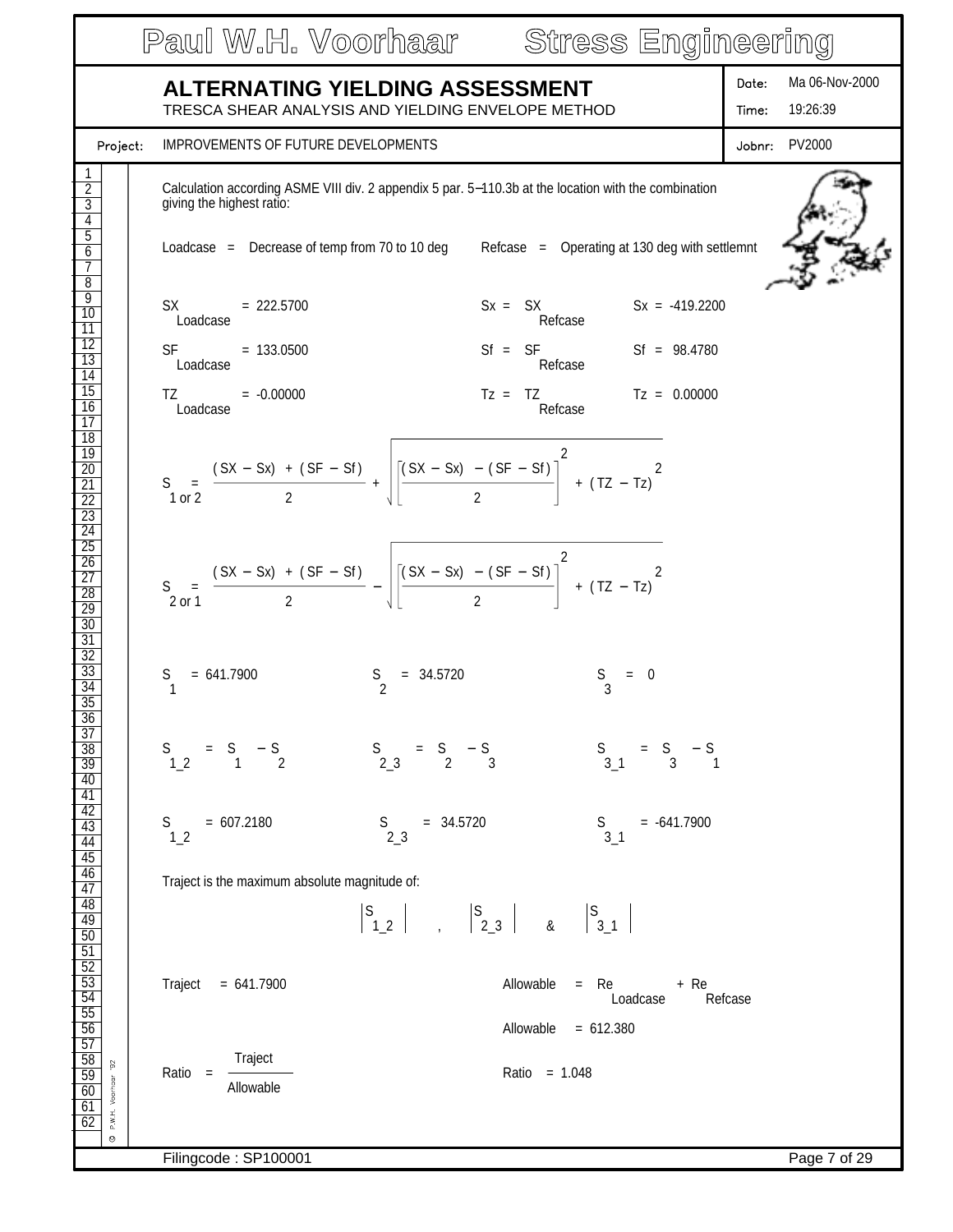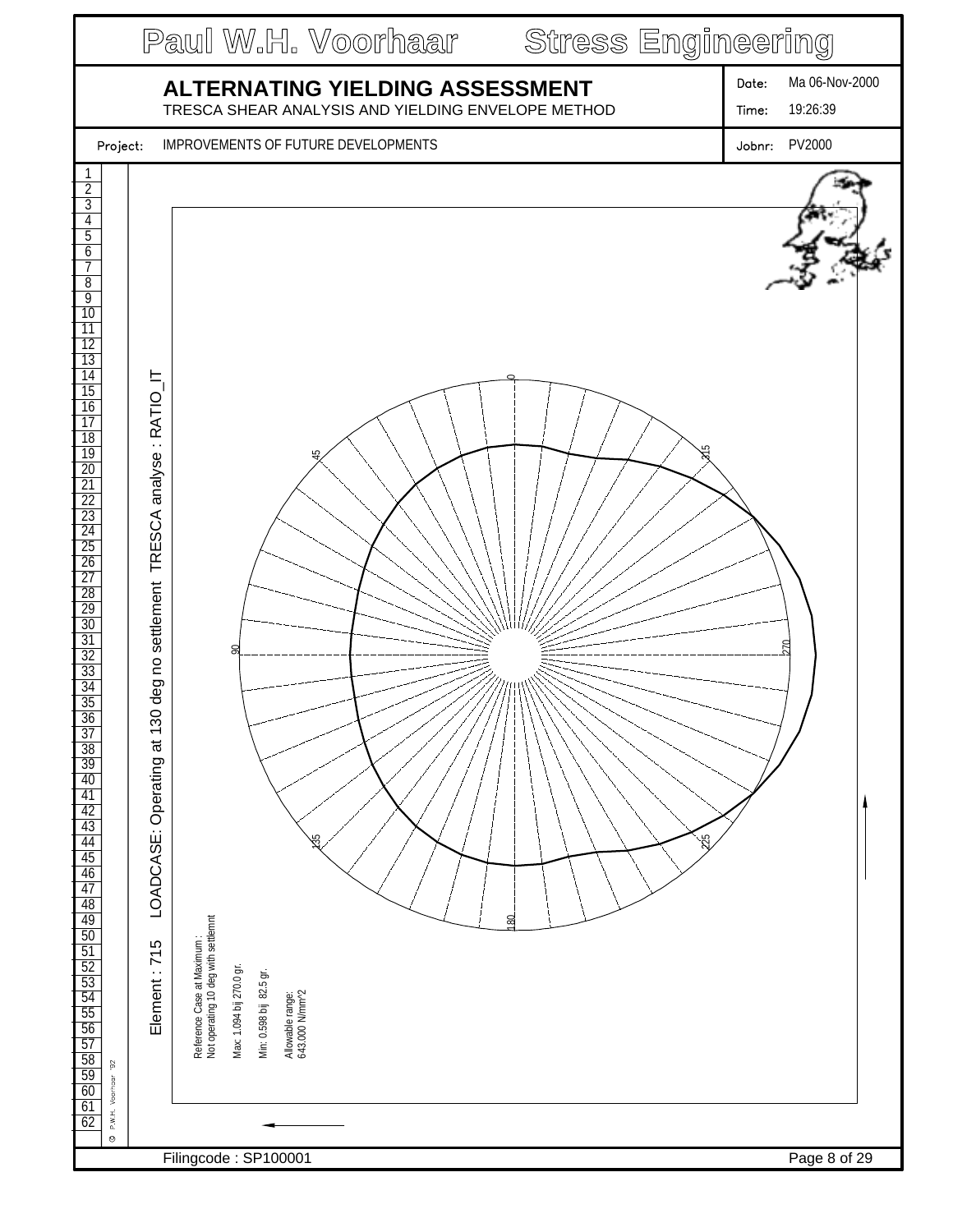|                                                                                                                                                                            |                                                                                                                                                                                                                                                           | Paul W.H. Voorhaar Stress Engineering                                                                                                                                                               |                                              |
|----------------------------------------------------------------------------------------------------------------------------------------------------------------------------|-----------------------------------------------------------------------------------------------------------------------------------------------------------------------------------------------------------------------------------------------------------|-----------------------------------------------------------------------------------------------------------------------------------------------------------------------------------------------------|----------------------------------------------|
|                                                                                                                                                                            | <b>ALTERNATING YIELDING ASSESSMENT</b><br>TRESCA SHEAR ANALYSIS AND YIELDING ENVELOPE METHOD                                                                                                                                                              |                                                                                                                                                                                                     | Ma 06-Nov-2000<br>Date:<br>19:26:39<br>Time: |
| Project:                                                                                                                                                                   | <b>IMPROVEMENTS OF FUTURE DEVELOPMENTS</b>                                                                                                                                                                                                                |                                                                                                                                                                                                     | Jobnr: PV2000                                |
| $\overline{2}$<br>3<br>4<br>$\overline{5}$<br>6<br>$\overline{1}$                                                                                                          | giving the highest ratio:                                                                                                                                                                                                                                 | Calculation according ASME VIII div. 2 appendix 5 par. 5-110.3b at the location with the combination<br>Loadcase = Operating at 130 deg no settlement Refcase = Not operating 10 deg with settlemnt |                                              |
| $\overline{8}$<br>9<br>10<br>$\overline{11}$<br>$\overline{12}$                                                                                                            | $SX = -137.1500$<br>Loadcase                                                                                                                                                                                                                              | $Sx = SX$ $Sx = 463.0100$<br>Refcase                                                                                                                                                                |                                              |
| 13<br>$\overline{14}$                                                                                                                                                      | $SF = 151.0000$<br>Loadcase                                                                                                                                                                                                                               | $St = SF$ SF Sf = 47.5980<br>Refcase                                                                                                                                                                |                                              |
| $\overline{15}$<br>16<br>$\overline{17}$                                                                                                                                   | $= 0.00000$<br>TZ and the state of the state of the state of the state of the state of the state of the state of the state of the state of the state of the state of the state of the state of the state of the state of the state of the sta<br>Loadcase | $Tz = TZ$ $Tz = -0.00000$<br>Refcase                                                                                                                                                                |                                              |
| $\overline{18}$<br>$\overline{19}$<br>$\overline{20}$<br>$\overline{21}$<br>$\overline{22}$<br>$\overline{23}$<br>$\overline{24}$                                          |                                                                                                                                                                                                                                                           | S = $\frac{(SX - Sx) + (SF - Sf)}{2} + \sqrt{\left[\frac{(SX - Sx) - (SF - Sf)}{2}\right]^2 + (TZ - Tz)^2}$                                                                                         |                                              |
| $\overline{25}$<br>$\overline{26}$<br>$\overline{27}$<br>$\overline{28}$<br>$\overline{29}$<br>30<br>$\overline{31}$                                                       |                                                                                                                                                                                                                                                           | S = $\frac{(SX - Sx) + (SF - Sf)}{2} - \sqrt{\left[\frac{(SX - Sx) - (SF - Sf)}{2}\right]^2 + (TZ - Tz)^2}$                                                                                         |                                              |
| $\overline{32}$<br>33<br>$\overline{34}$<br>35<br>$\frac{36}{37}$                                                                                                          | $S$ <sup>2</sup><br>S<br>$= -600.1600$                                                                                                                                                                                                                    | $= 103.4020$<br>$= 0$                                                                                                                                                                               |                                              |
| $\frac{38}{39}$<br>$\overline{40}$                                                                                                                                         | $S$ <sub>2_3</sub><br>$S$ <sup>1_2</sup><br>$=$ S $-$ S $_1$                                                                                                                                                                                              | $=$ S $-$ S 3<br>$S$ <sub>3_1</sub><br>$=$ S $-$ S<br>3 1                                                                                                                                           |                                              |
| $\frac{41}{42}$ $\frac{43}{44}$ $\frac{44}{45}$                                                                                                                            | $S$ <sub>2_3</sub><br>$= -703.5620$<br>S<br>1 <sub>2</sub>                                                                                                                                                                                                | $= 103.4020$<br>$S$ <sub>3_1</sub><br>$= 600.1600$                                                                                                                                                  |                                              |
| $\frac{46}{47}$<br>$\frac{48}{49}$                                                                                                                                         | Traject is the maximum absolute magnitude of:                                                                                                                                                                                                             |                                                                                                                                                                                                     |                                              |
|                                                                                                                                                                            | Traject = $703.5620$                                                                                                                                                                                                                                      | Allowable<br>$=$ Re<br>+ Re<br>Loadcase                                                                                                                                                             | Refcase                                      |
|                                                                                                                                                                            |                                                                                                                                                                                                                                                           | Allowable<br>$= 643.000$                                                                                                                                                                            |                                              |
| $\frac{50}{51} \frac{52}{52} \frac{53}{54} \frac{54}{55} \frac{55}{56} \frac{56}{57} \frac{58}{58} \frac{59}{59} \frac{60}{60} \frac{61}{62}$<br>$92\,$<br>P.W.H. Voorhaar | Traject<br>$Ratio =$<br>Allowable                                                                                                                                                                                                                         | Ratio = 1.094                                                                                                                                                                                       |                                              |
| O                                                                                                                                                                          | Filingcode: SP100001                                                                                                                                                                                                                                      |                                                                                                                                                                                                     | Page 9 of 29                                 |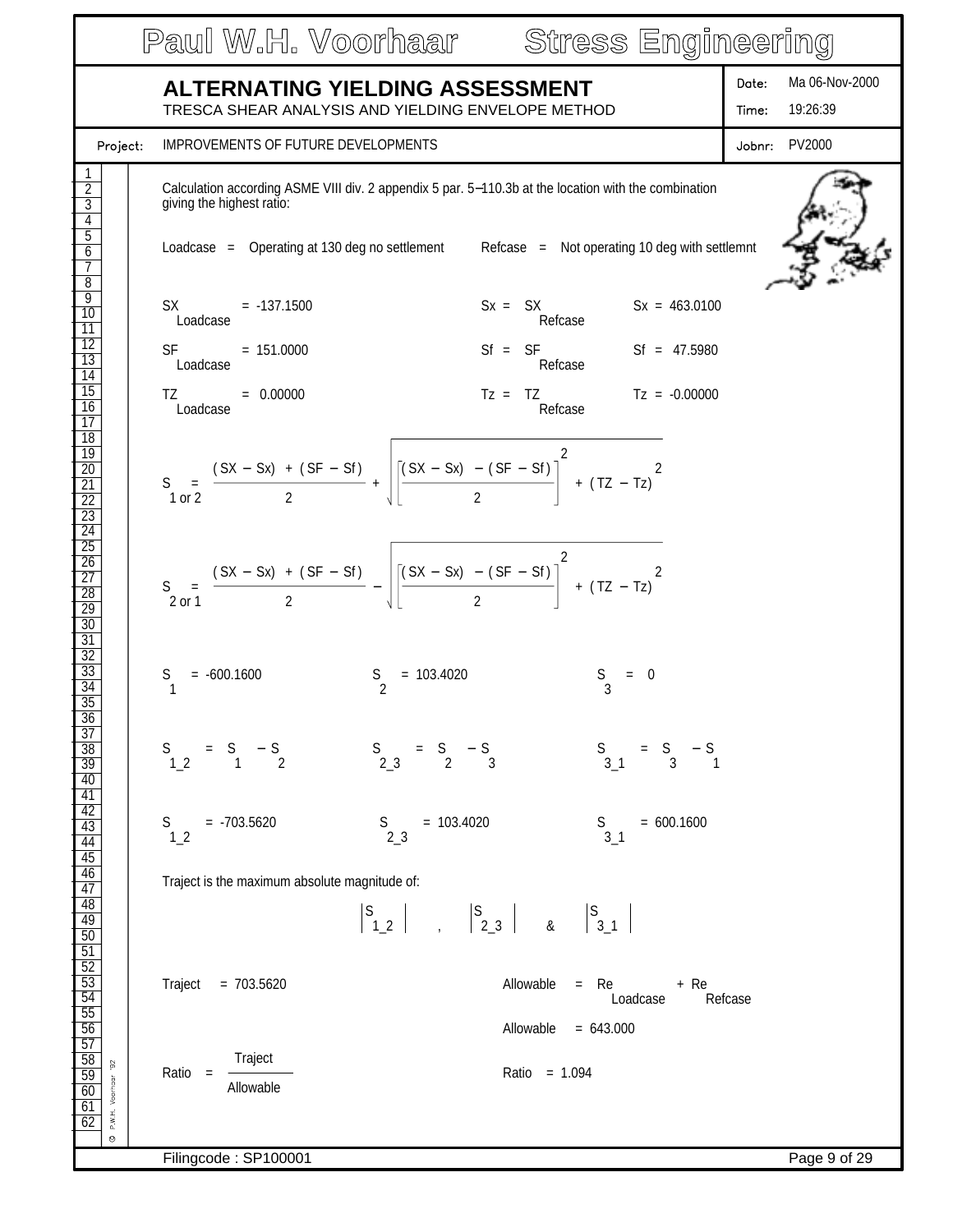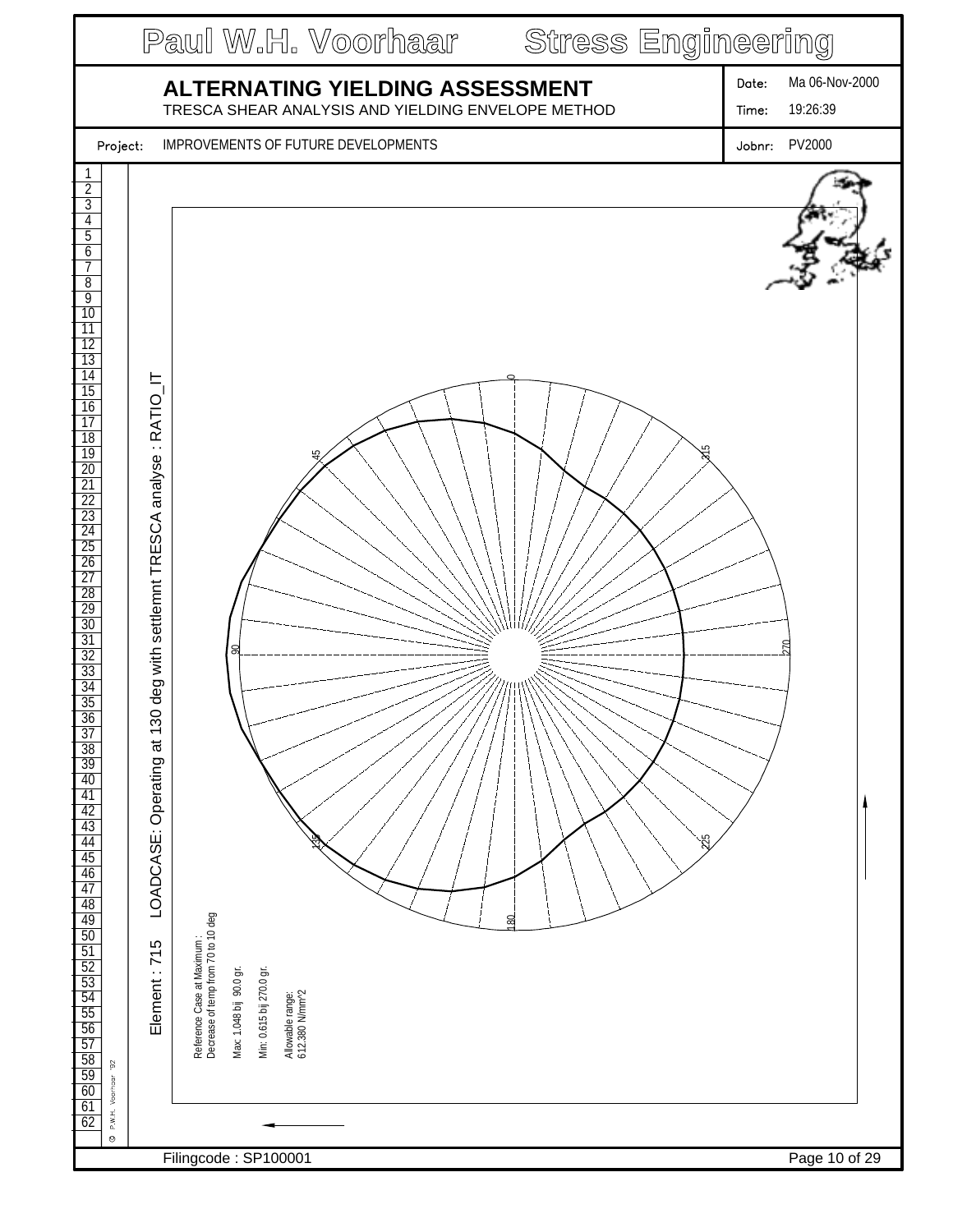|                                                                                                                      | Paul W.H. Voorhaar Stress Engineering                                                                                                                                                                                                                                                                         |                                              |
|----------------------------------------------------------------------------------------------------------------------|---------------------------------------------------------------------------------------------------------------------------------------------------------------------------------------------------------------------------------------------------------------------------------------------------------------|----------------------------------------------|
|                                                                                                                      | <b>ALTERNATING YIELDING ASSESSMENT</b><br>TRESCA SHEAR ANALYSIS AND YIELDING ENVELOPE METHOD                                                                                                                                                                                                                  | Ma 06-Nov-2000<br>Date:<br>19:26:39<br>Time: |
| Project:                                                                                                             | <b>IMPROVEMENTS OF FUTURE DEVELOPMENTS</b>                                                                                                                                                                                                                                                                    | Jobnr: PV2000                                |
| $\overline{2}$<br>$\overline{3}$<br>$\overline{4}$<br>$\overline{5}$<br>6<br>7                                       | Calculation according ASME VIII div. 2 appendix 5 par. 5-110.3b at the location with the combination<br>giving the highest ratio:<br>Loadcase = Operating at 130 deg with settlemnt Refcase = Decrease of temp from 70 to 10 deg                                                                              |                                              |
| $\overline{8}$<br>$\overline{9}$<br>$\overline{10}$<br>$\overline{11}$<br>$\overline{12}$<br>$\overline{13}$         | $Sx = SX$ $Sx = 222.5700$<br>$SX = -419.2200$<br>Refcase<br>Loadcase<br>$St = SF$ SF Sf = 133.0500<br>SF <sub>2</sub><br>$= 98.4780$<br>Refcase                                                                                                                                                               |                                              |
| $\overline{14}$<br>$\overline{15}$<br>16<br>$\overline{17}$<br>$\overline{18}$                                       | Loadcase<br>$Tz = TZ$ $Tz = -0.00000$<br>TZ and the state of the state of the state of the state of the state of the state of the state of the state of the state of the state of the state of the state of the state of the state of the state of the state of the sta<br>$= 0.00000$<br>Refcase<br>Loadcase |                                              |
| $\overline{19}$<br>$\overline{20}$<br>$\overline{21}$<br>$\overline{22}$<br>$\overline{23}$<br>$\overline{24}$       | S = $\frac{(SX - Sx) + (SF - Sf)}{2} + \sqrt{\left[\frac{(SX - Sx) - (SF - Sf)}{2}\right]^2 + (TZ - Tz)^2}$                                                                                                                                                                                                   |                                              |
| $\overline{25}$<br>$\overline{26}$<br>$\overline{27}$<br>$\overline{28}$<br>$\overline{29}$<br>30<br>$\overline{31}$ | S = $\frac{(SX - Sx) + (SF - Sf)}{2} - \sqrt{\frac{(SX - Sx) - (SF - Sf)}{2}} + (TZ - Tz)^{2}$                                                                                                                                                                                                                |                                              |
| $\overline{32}$<br>33<br>$\overline{34}$<br>$\overline{35}$<br>$\frac{36}{37}$                                       | $S_2$<br>S<br>$= -641.7900$<br>$= -34.5720$<br>$S$ <sub>3</sub><br>$= 0$                                                                                                                                                                                                                                      |                                              |
| $\frac{38}{38}$<br>$\frac{39}{40}$<br>$\frac{41}{42}$                                                                | $=$ S $-$ S 3<br>$S$ <sup>1_2</sup><br>$=$ S $-$ S $_1$<br>$S$ <sub>2_3</sub><br>$S$ <sub>3_1</sub><br>$=$ S $-$ S $_3$                                                                                                                                                                                       |                                              |
| $\overline{43}$<br>$\frac{44}{45}$<br>$\overline{46}$                                                                | $= -607.2180$<br>$S$ <sub>2_3</sub><br>$= 641.7900$<br>S<br>$= -34.5720$<br>S.<br>3 <sub>1</sub><br>1 <sub>2</sub>                                                                                                                                                                                            |                                              |
| $\overline{47}$<br>48<br>$\overline{49}$<br>50                                                                       | Traject is the maximum absolute magnitude of:                                                                                                                                                                                                                                                                 |                                              |
| $rac{51}{52}$<br>$rac{52}{53}$<br>$rac{54}{55}$<br>$\frac{56}{57}$                                                   | Traject<br>Allowable<br>$=$ Re<br>$= 641.7900$<br>+ Re<br>Loadcase<br>Allowable<br>$= 612.380$                                                                                                                                                                                                                | Refcase                                      |
| $\frac{58}{59}$<br>$\frac{60}{61}$<br>$92\,$<br>P.W.H. Voorhaar<br>62<br>$\circ$                                     | Traject<br>Ratio = 1.048<br>$Ratio =$<br>Allowable                                                                                                                                                                                                                                                            |                                              |
|                                                                                                                      | Filingcode: SP100001                                                                                                                                                                                                                                                                                          | Page 11 of 29                                |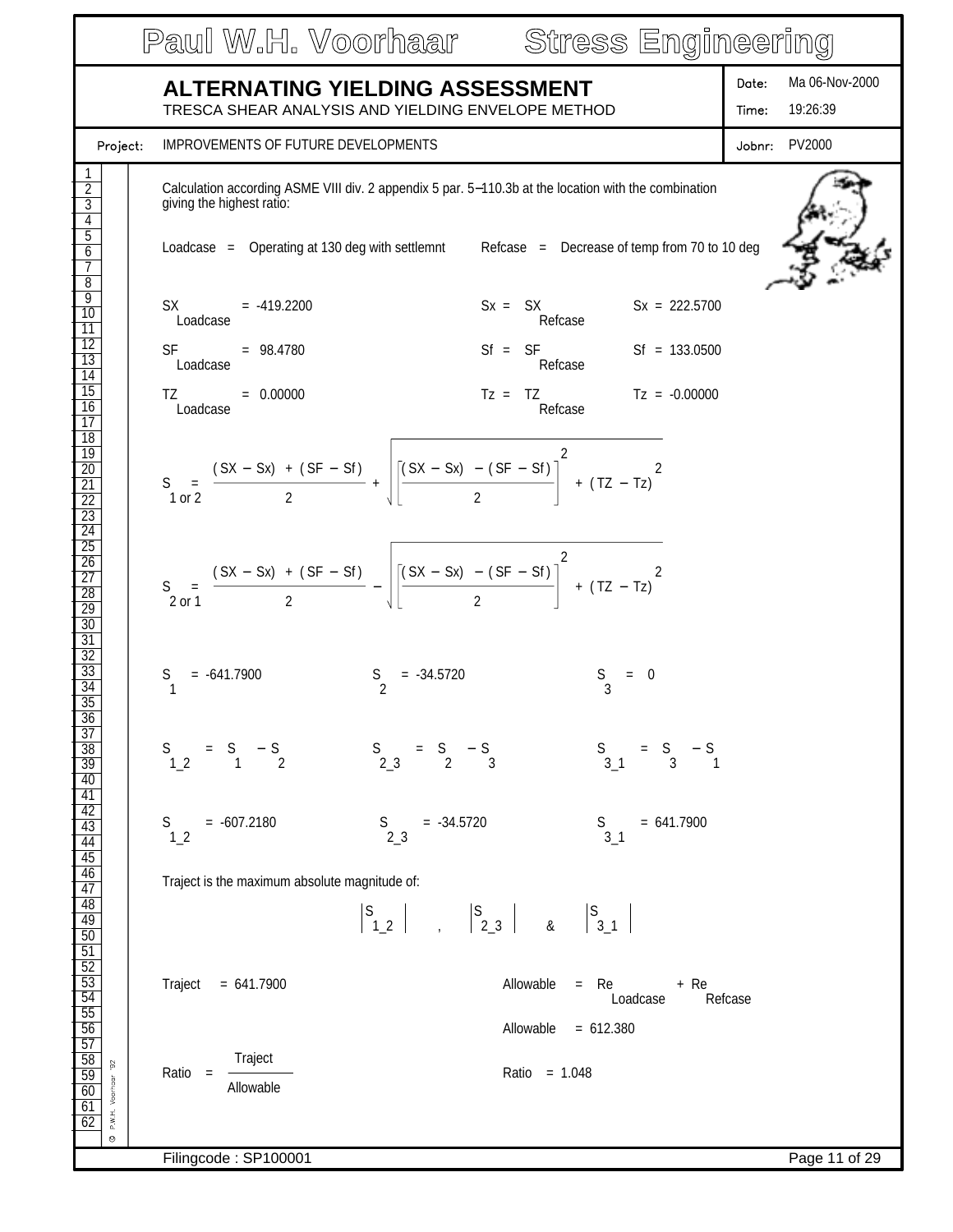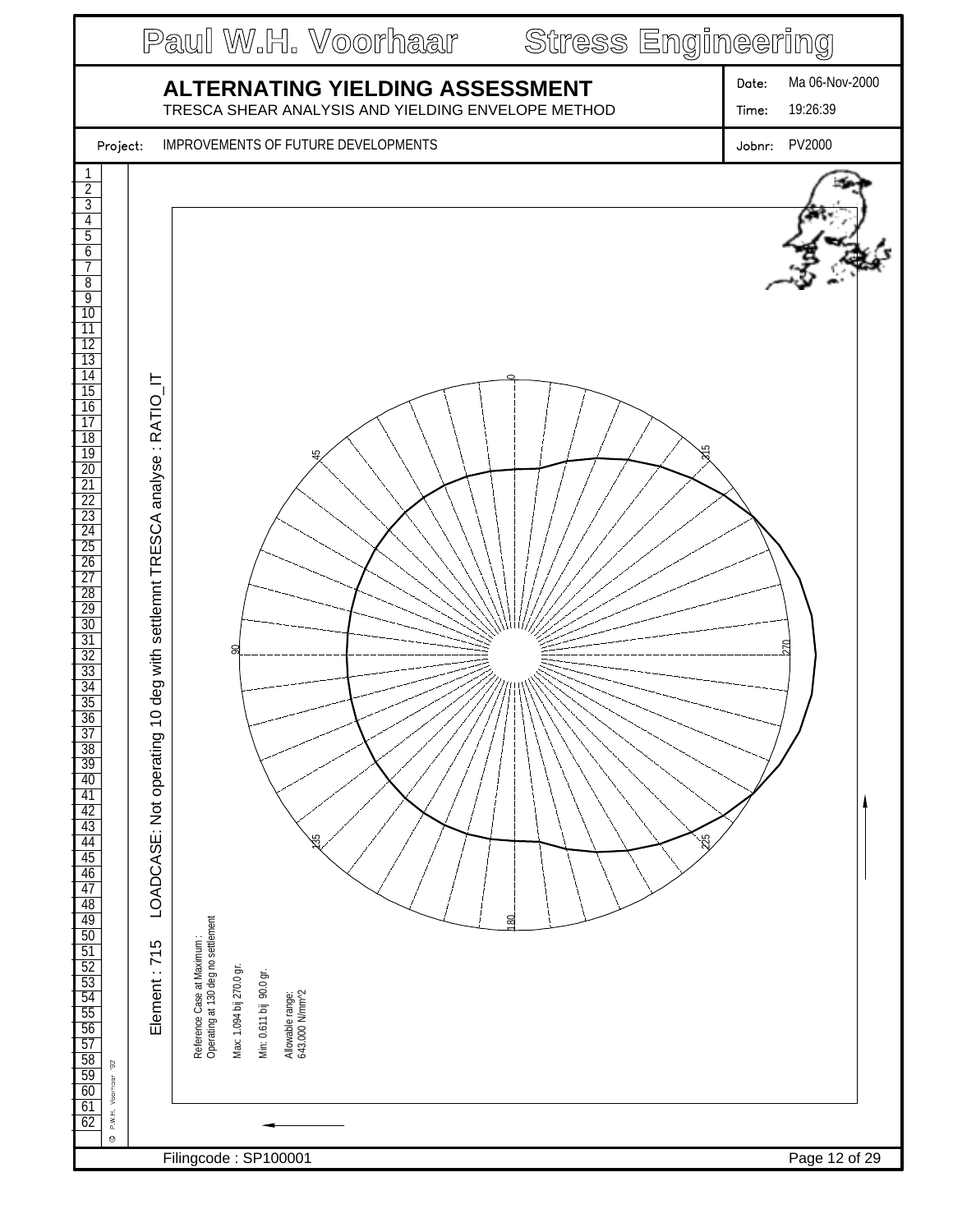|                                                                                                                      | Paul W.H. Voorhaar Stress Engineering                                                                                                                                                                                                                                                                                                                                                                            |                                              |
|----------------------------------------------------------------------------------------------------------------------|------------------------------------------------------------------------------------------------------------------------------------------------------------------------------------------------------------------------------------------------------------------------------------------------------------------------------------------------------------------------------------------------------------------|----------------------------------------------|
|                                                                                                                      | ALTERNATING YIELDING ASSESSMENT<br>TRESCA SHEAR ANALYSIS AND YIELDING ENVELOPE METHOD                                                                                                                                                                                                                                                                                                                            | Ma 06-Nov-2000<br>Date:<br>19:26:39<br>Time: |
| Project:                                                                                                             | <b>IMPROVEMENTS OF FUTURE DEVELOPMENTS</b>                                                                                                                                                                                                                                                                                                                                                                       | Jobnr: PV2000                                |
| $\overline{2}$<br>$\overline{3}$<br>4<br>$\overline{5}$<br>$\overline{6}$<br>7                                       | Calculation according ASME VIII div. 2 appendix 5 par. 5-110.3b at the location with the combination<br>giving the highest ratio:<br>Loadcase = Not operating 10 deg with settlemnt Refcase = Operating at 130 deg no settlement                                                                                                                                                                                 |                                              |
| $\overline{8}$<br>9<br>10<br>$\overline{11}$<br>$\overline{12}$<br>13<br>$\overline{14}$                             | $SX = 463.0100$<br>$Sx = SX$ $Sx = -137.1500$<br>Loadcase<br>Refcase<br>$Sf = SF$ $Sf = 151.0000$<br>SF <sub>2</sub><br>$= 47.5980$<br>Refcase<br>Loadcase                                                                                                                                                                                                                                                       |                                              |
| $\overline{15}$<br>16<br>$\overline{17}$<br>$\overline{18}$<br>$\overline{19}$<br>$\frac{20}{21}$<br>$\overline{22}$ | $Tz = TZ$ $Tz = 0.00000$<br>TZ and the state of the state of the state of the state of the state of the state of the state of the state of the state of the state of the state of the state of the state of the state of the state of the state of the sta<br>$= -0.00000$<br>Refcase<br>Loadcase<br>S = $\frac{(SX - Sx) + (SF - Sf)}{2} + \sqrt{\left[\frac{(SX - Sx) - (SF - Sf)}{2}\right]^2 + (TZ - Tz)^2}$ |                                              |
| $\frac{23}{24}$<br>$\overline{25}$<br>$\frac{26}{27}$<br>$\overline{28}$<br>$\frac{29}{30}$<br>$\overline{31}$       | S = $\frac{(SX - Sx) + (SF - Sf)}{2} - \sqrt{\left[\frac{(SX - Sx) - (SF - Sf)}{2}\right]^2 + (TZ - Tz)^2}$                                                                                                                                                                                                                                                                                                      |                                              |
| $\frac{32}{33}$<br>$\overline{34}$<br>$\overline{35}$<br>$\frac{36}{37}$                                             | $S_2$<br>S<br>$= 600.1600$<br>$= -103.4020$<br>$= 0$                                                                                                                                                                                                                                                                                                                                                             |                                              |
| $\frac{38}{39}$<br>40                                                                                                | $S$ <sub>2_3</sub><br>$=$ S $-$ S 3<br>$=$ S $-$ S<br>1 2<br>$S$ <sub>3_1</sub><br>$=$ S $-$ S 3 1<br>$S$ <sup>1_2</sup>                                                                                                                                                                                                                                                                                         |                                              |
| $\frac{41}{42}$                                                                                                      | $= 703.5620$<br>$S$ <sub>2_3</sub><br>$= -103.4020$<br>$= -600.1600$<br>$S$ <sub>3_1</sub><br>S.<br>1 <sub>2</sub>                                                                                                                                                                                                                                                                                               |                                              |
| $\frac{44}{45}$ $\frac{46}{47}$ $\frac{48}{49}$                                                                      | Traject is the maximum absolute magnitude of:                                                                                                                                                                                                                                                                                                                                                                    |                                              |
| $\frac{50}{51}$ $\frac{52}{53}$ $\frac{53}{54}$ $\frac{54}{55}$<br>$\frac{56}{57}$                                   | Traject<br>$= 703.5620$<br>Allowable<br>$=$ Re<br>+ Re<br>Loadcase<br>Allowable $= 643.000$                                                                                                                                                                                                                                                                                                                      | Refcase                                      |
| $\frac{58}{59}$<br>$\frac{60}{61}$<br>$\frac{61}{62}$<br>$92\,$<br>P.W.H. Voorhaar<br>$\circledcirc$                 | Traject<br>Ratio = 1.094<br>$Ratio =$<br>Allowable                                                                                                                                                                                                                                                                                                                                                               |                                              |
|                                                                                                                      | Filingcode: SP100001                                                                                                                                                                                                                                                                                                                                                                                             | Page 13 of 29                                |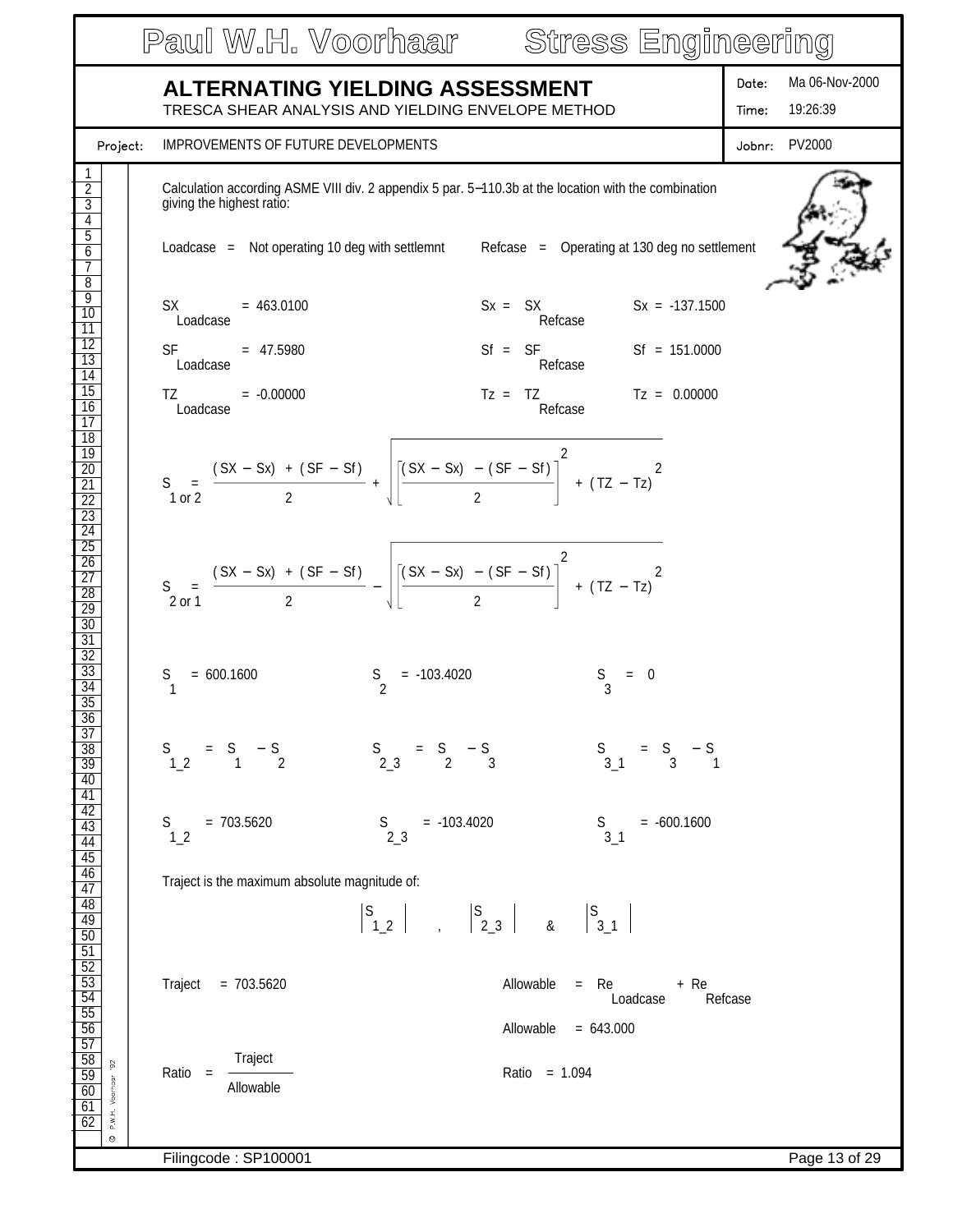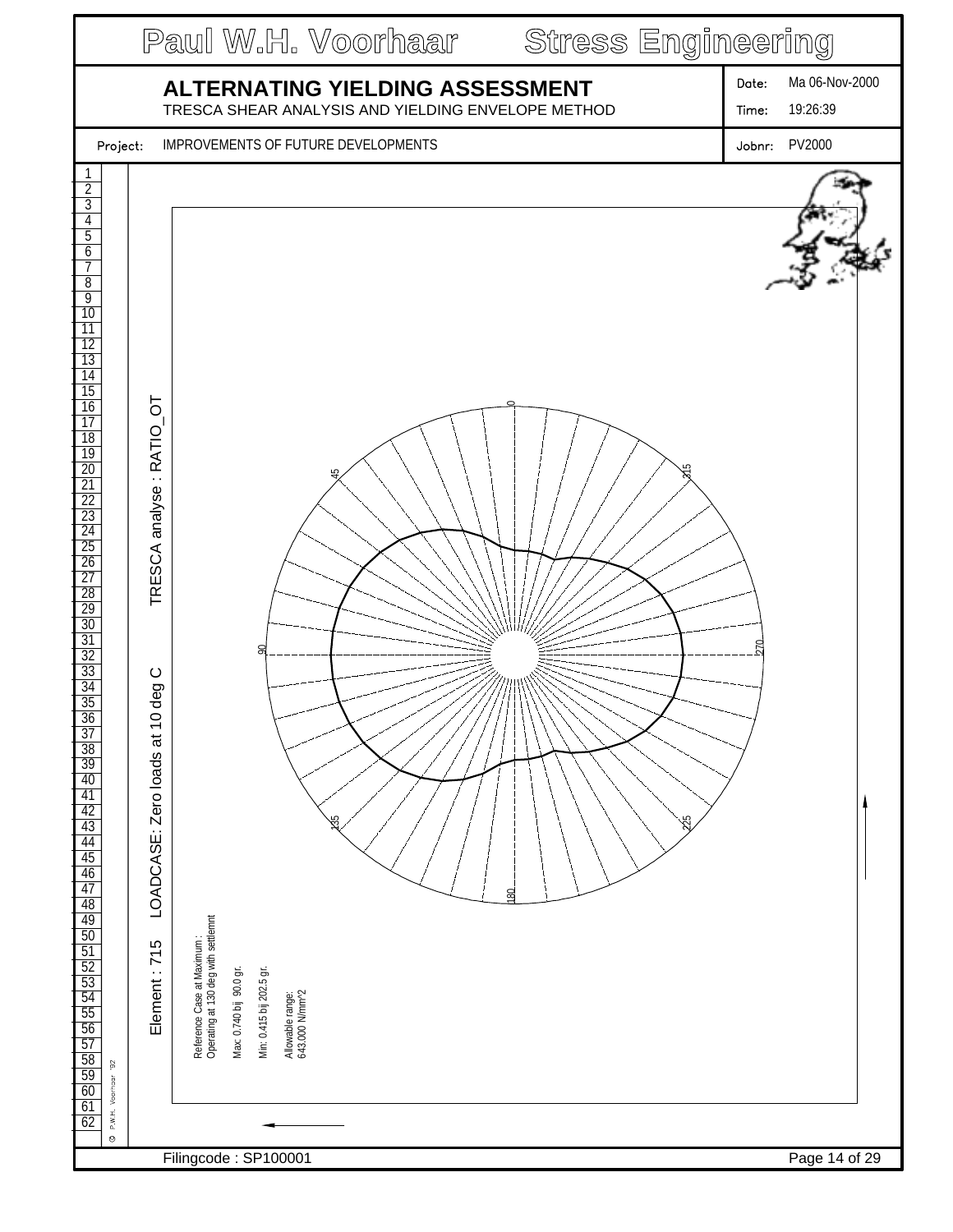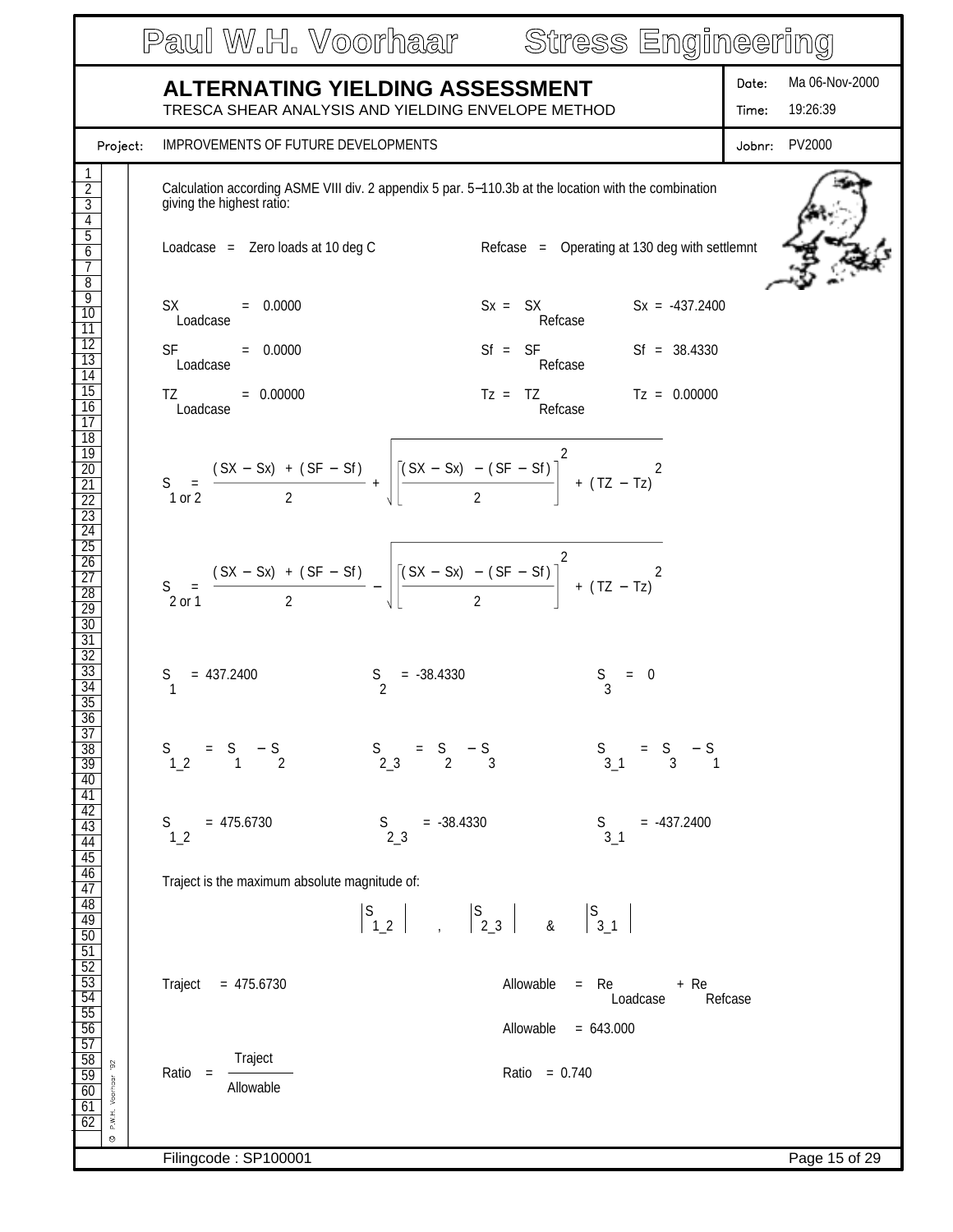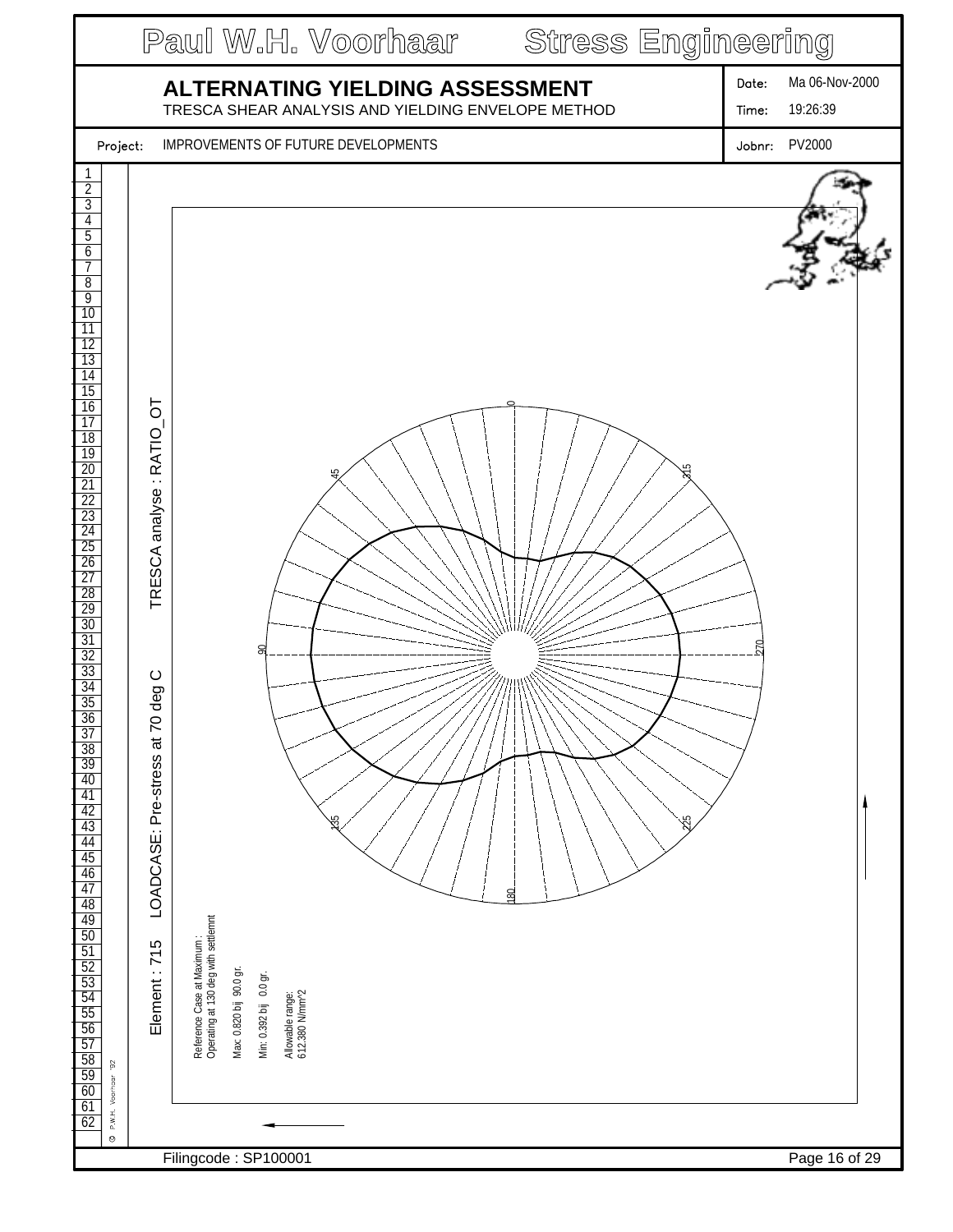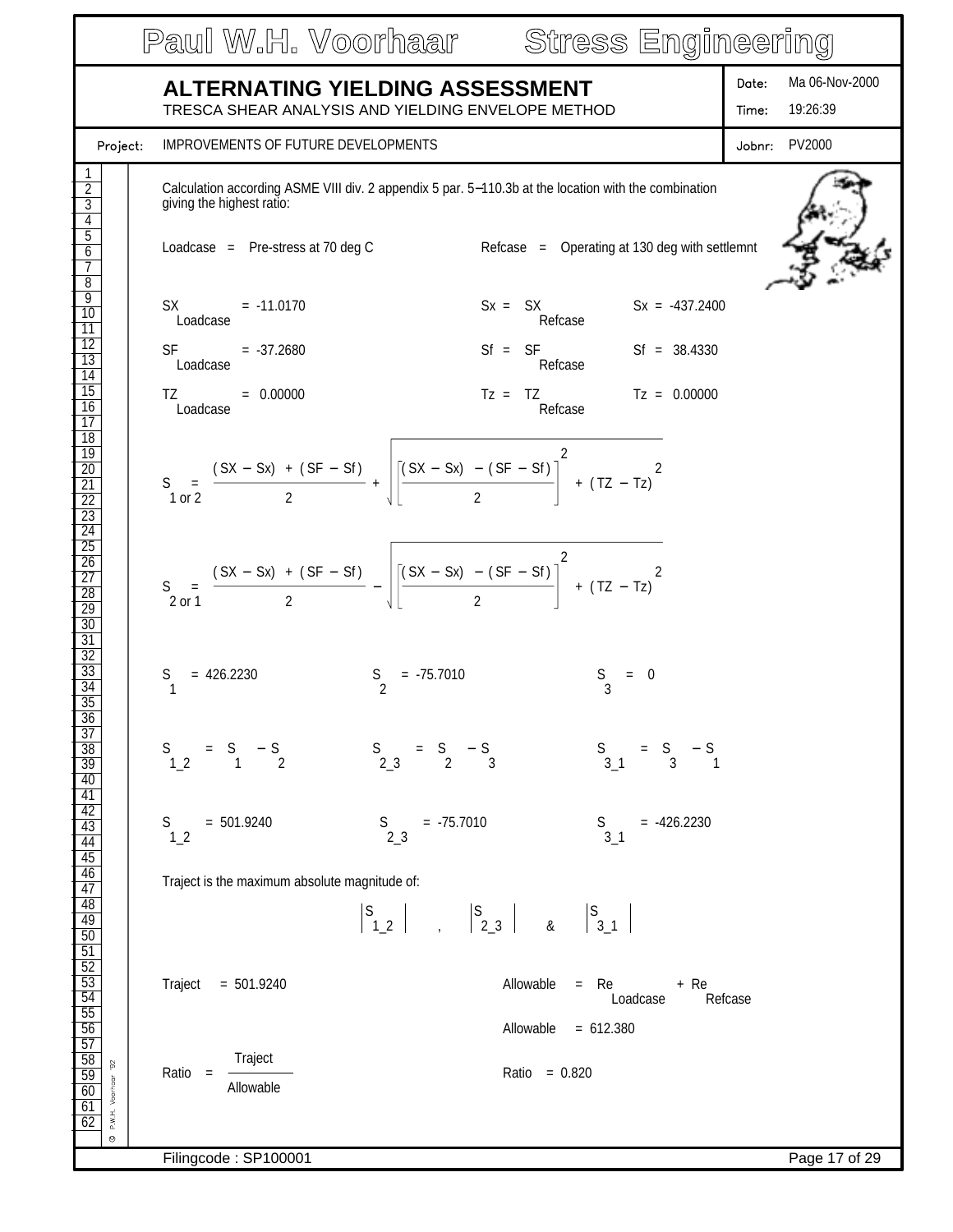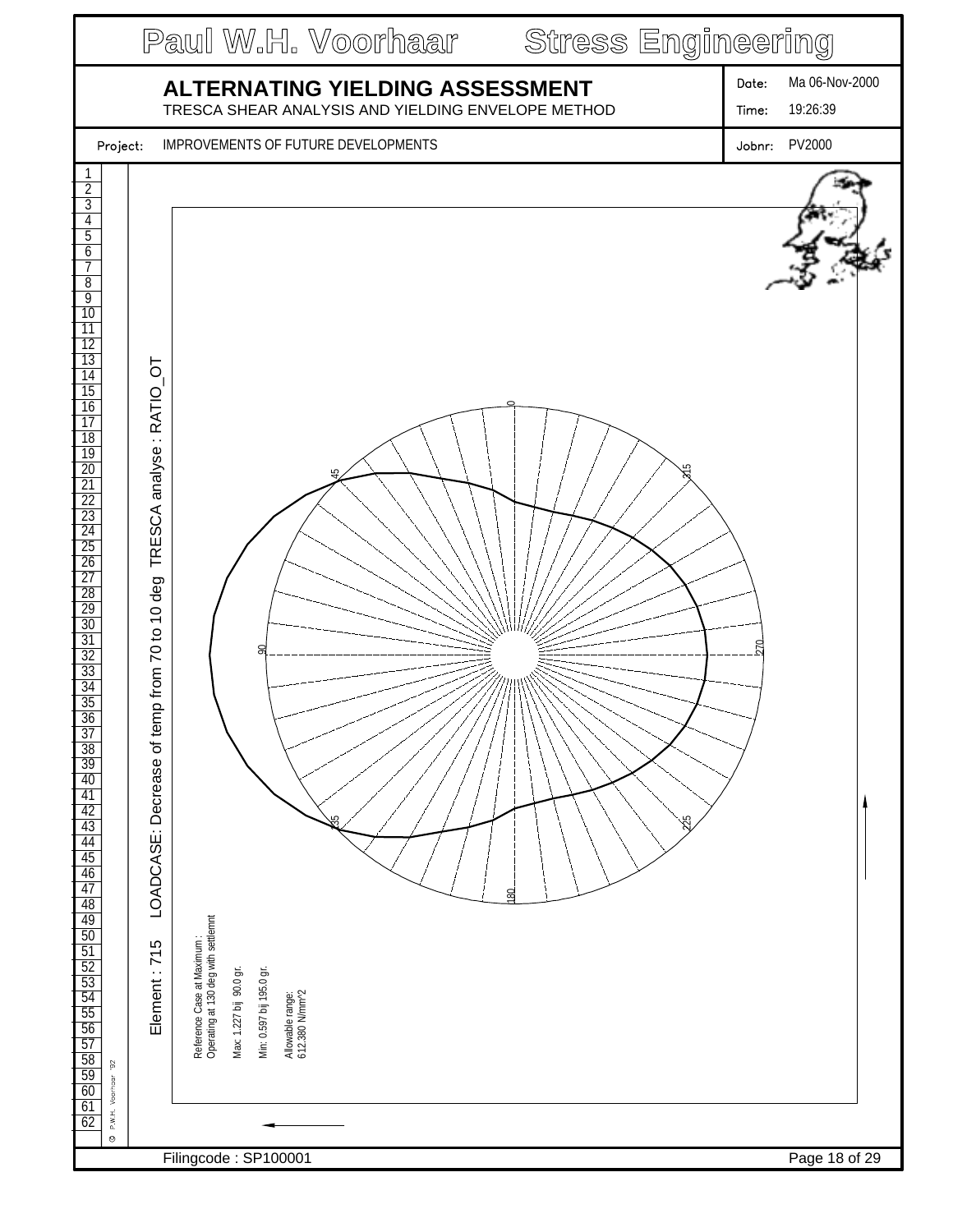|                                                                                                                                               | Paul W.H. Voorhaar Stress Engineering                                                                                                                                                                                                                                                                                                                                               |                                              |
|-----------------------------------------------------------------------------------------------------------------------------------------------|-------------------------------------------------------------------------------------------------------------------------------------------------------------------------------------------------------------------------------------------------------------------------------------------------------------------------------------------------------------------------------------|----------------------------------------------|
|                                                                                                                                               | <b>ALTERNATING YIELDING ASSESSMENT</b><br>TRESCA SHEAR ANALYSIS AND YIELDING ENVELOPE METHOD                                                                                                                                                                                                                                                                                        | Ma 06-Nov-2000<br>Date:<br>19:26:39<br>Time: |
| Project:                                                                                                                                      | IMPROVEMENTS OF FUTURE DEVELOPMENTS                                                                                                                                                                                                                                                                                                                                                 | Jobnr: PV2000                                |
| $\overline{2}$<br>$\overline{3}$<br>4<br>$\overline{5}$<br>6<br>7                                                                             | Calculation according ASME VIII div. 2 appendix 5 par. 5-110.3b at the location with the combination<br>giving the highest ratio:<br>Loadcase = Decrease of temp from 70 to 10 deg Refcase = Operating at 130 deg with settlemnt                                                                                                                                                    |                                              |
| $\overline{8}$<br>9<br>10<br>$\overline{11}$<br>$\overline{12}$<br>$\overline{13}$<br>$\overline{14}$<br>$\overline{15}$                      | $Sx = SX$ $Sx = -437.2400$<br>$SX = 142.9000$<br>Refcase<br>Loadcase<br>$Sf = SF$ $Sf = 38.4330$<br>SF and the set<br>$= -132.5300$<br>Refcase<br>Loadcase<br>$Tz = TZ$ $Tz = 0.00000$                                                                                                                                                                                              |                                              |
| 16<br>$\overline{17}$<br>$\overline{18}$<br>19<br>$\overline{20}$<br>$\overline{21}$<br>$\overline{22}$<br>$\overline{23}$<br>$\overline{24}$ | TZ and the state of the state of the state of the state of the state of the state of the state of the state of the state of the state of the state of the state of the state of the state of the state of the state of the sta<br>$= -0.00000$<br>Refcase<br>Loadcase<br>S = $\frac{(SX - Sx) + (SF - Sf)}{2}$ + $\left  \frac{(SX - Sx) - (SF - Sf)}{2} \right ^2$ + $(TZ - TZ)^2$ |                                              |
| $\overline{25}$<br>$\overline{26}$<br>$\overline{27}$<br>28<br>$\overline{29}$<br>30<br>$\overline{31}$                                       | S = $\frac{(SX - Sx) + (SF - Sf)}{2} - \sqrt{\frac{(SX - Sx) - (SF - Sf)}{2}} + (TZ - Tz)^{2}$                                                                                                                                                                                                                                                                                      |                                              |
| $\overline{32}$<br>33<br>$\overline{34}$<br>$\overline{35}$<br>36                                                                             | $S_2$<br>S<br>$= 580.1400$<br>$= -170.9630$<br>$= 0$                                                                                                                                                                                                                                                                                                                                |                                              |
| $\overline{37}$<br>$\frac{38}{39}$<br>40                                                                                                      | $S$ <sub>2_3</sub><br>$=$ S $-$ S 3<br>$S$ <sub>3_1</sub><br>$=$ S $-$ S $_3$ 1<br>$S$ <sub>1_2</sub><br>$= S - S$                                                                                                                                                                                                                                                                  |                                              |
| $\frac{41}{42}$<br>$\frac{42}{43}$<br>$\frac{44}{45}$<br>$\frac{45}{46}$                                                                      | $= 751.1030$<br>$= -170.9630$<br>$= -580.1400$<br>$S$ <sub>2_3</sub><br>$S$ <sub>3_1</sub><br>S.<br>1 <sub>2</sub>                                                                                                                                                                                                                                                                  |                                              |
| $\frac{\frac{1}{47}}{\frac{48}{49}}$                                                                                                          | Traject is the maximum absolute magnitude of:                                                                                                                                                                                                                                                                                                                                       |                                              |
| $\frac{50}{51} \frac{52}{53} \frac{53}{54} \frac{54}{55} \frac{56}{57}$                                                                       | Traject = $751.1030$<br>Allowable<br>$=$ Re<br>+ Re<br>Loadcase<br>Allowable<br>$= 612.380$                                                                                                                                                                                                                                                                                         | Refcase                                      |
| $\frac{58}{59}$<br>$92$<br>P.W.H. Voorhaar<br>60<br>61<br>62<br>$\circledcirc$                                                                | Traject<br>Ratio = 1.227<br>$Ratio =$<br>Allowable                                                                                                                                                                                                                                                                                                                                  |                                              |
|                                                                                                                                               | Filingcode: SP100001                                                                                                                                                                                                                                                                                                                                                                | Page 19 of 29                                |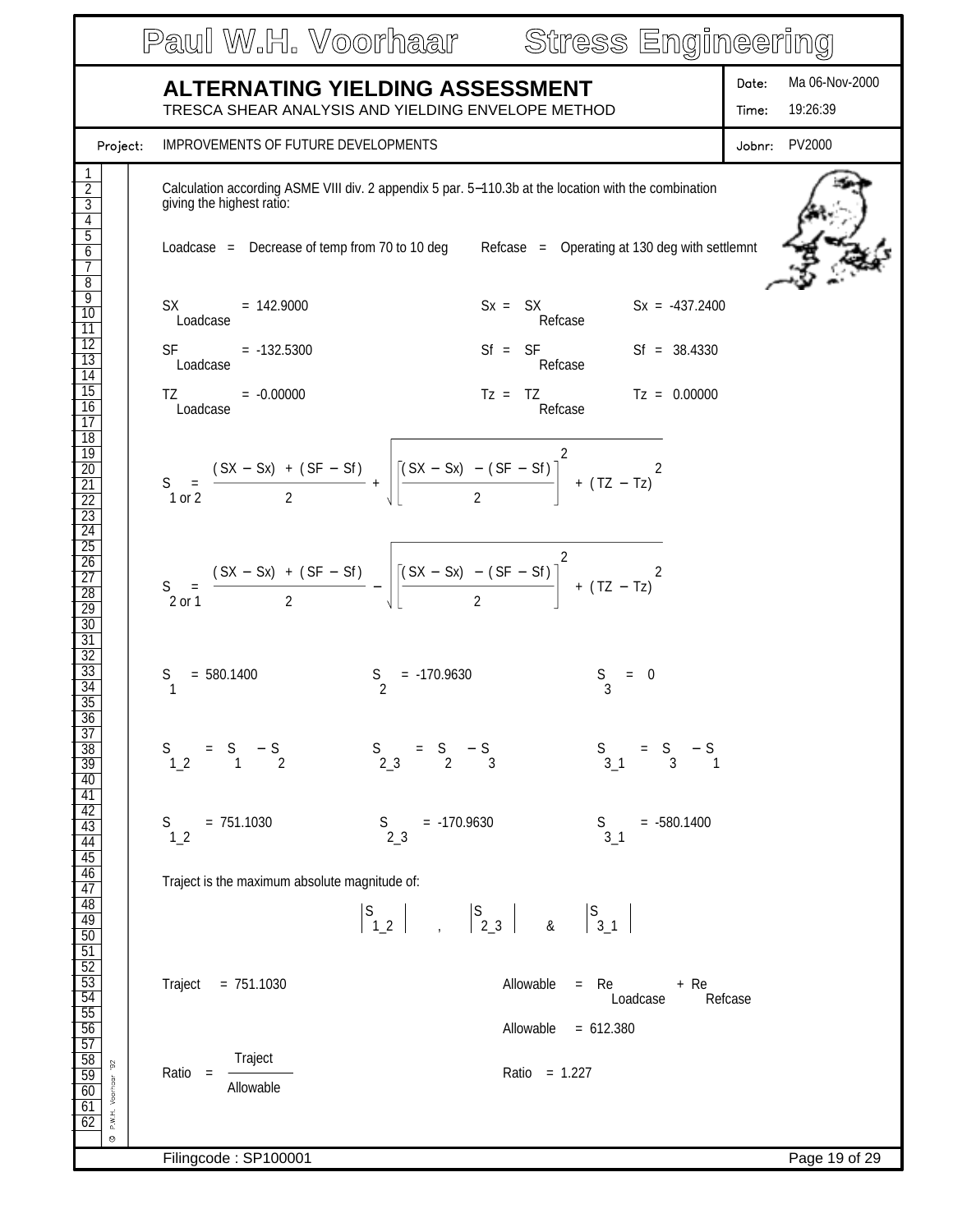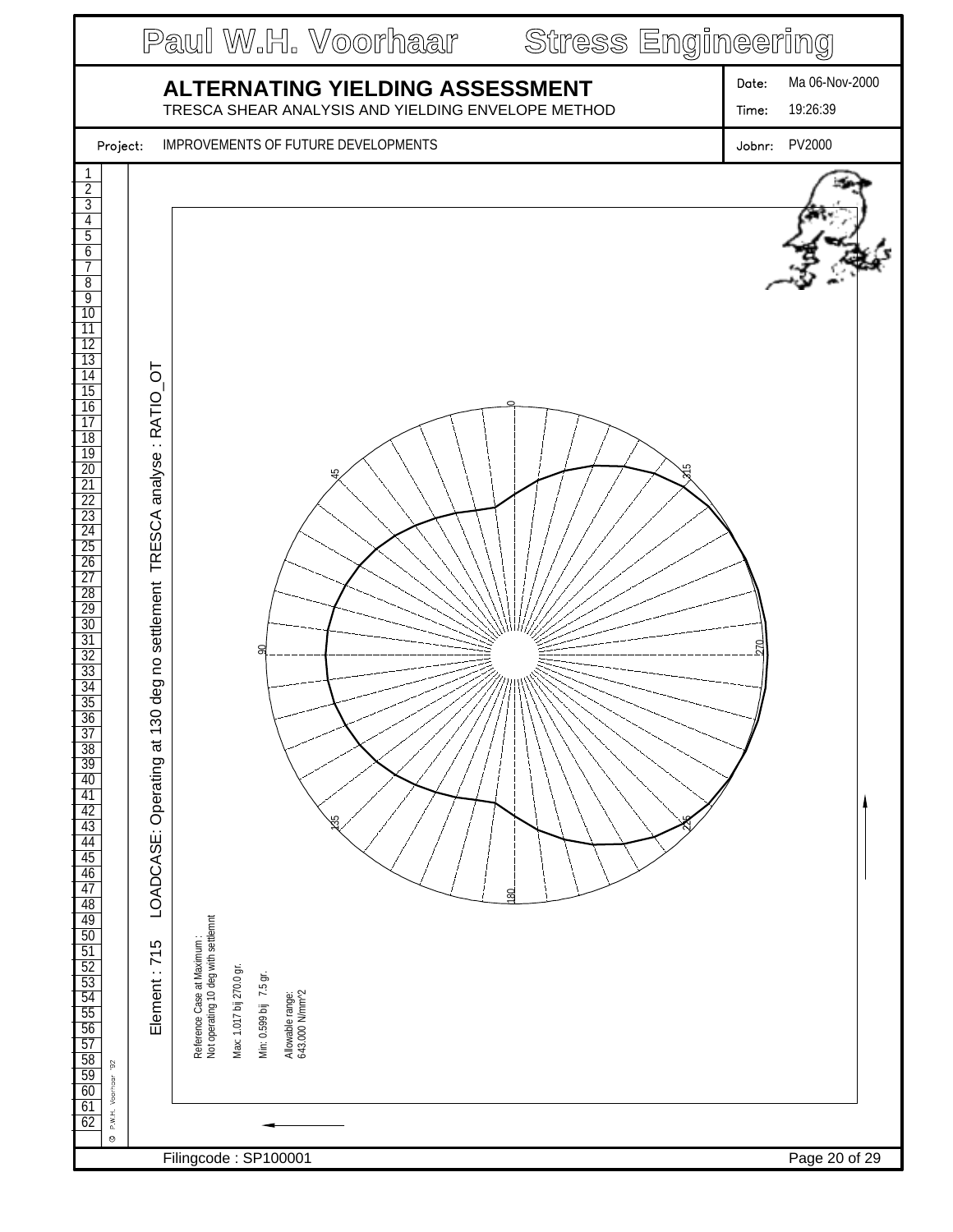|                                                                                                                                                      | Paul W.H. Voorhaar Stress Engineering                                                                                                                                                                                                                                                                                                                                                                                                            |                                              |
|------------------------------------------------------------------------------------------------------------------------------------------------------|--------------------------------------------------------------------------------------------------------------------------------------------------------------------------------------------------------------------------------------------------------------------------------------------------------------------------------------------------------------------------------------------------------------------------------------------------|----------------------------------------------|
|                                                                                                                                                      | <b>ALTERNATING YIELDING ASSESSMENT</b><br>TRESCA SHEAR ANALYSIS AND YIELDING ENVELOPE METHOD                                                                                                                                                                                                                                                                                                                                                     | Ma 06-Nov-2000<br>Date:<br>19:26:39<br>Time: |
| Project:                                                                                                                                             | IMPROVEMENTS OF FUTURE DEVELOPMENTS                                                                                                                                                                                                                                                                                                                                                                                                              | Jobnr: PV2000                                |
| $\overline{2}$<br>$\overline{3}$<br>$\overline{4}$<br>$\overline{5}$<br>6<br>7                                                                       | Calculation according ASME VIII div. 2 appendix 5 par. 5-110.3b at the location with the combination<br>giving the highest ratio:<br>Loadcase = Operating at 130 deg no settlement Refcase = Not operating 10 deg with settlemnt                                                                                                                                                                                                                 |                                              |
| $\overline{8}$<br>$\overline{9}$<br>10<br>$\overline{11}$<br>$\frac{12}{13}$<br>$\overline{14}$<br>$\overline{15}$<br>16                             | $Sx = SX$ $Sx = 434.9800$<br>$SX = -186.4700$<br>Refcase<br>Loadcase<br>$Sf = SF$ $Sf = -45.8530$<br>$SF = -13.3980$<br>Refcase<br>Loadcase<br>$Tz = TZ$ $Tz = -0.00000$<br>TZ and the state of the state of the state of the state of the state of the state of the state of the state of the state of the state of the state of the state of the state of the state of the state of the state of the sta<br>$= 0.00000$<br>Refcase<br>Loadcase |                                              |
| $\overline{17}$<br>$\overline{18}$<br>$\overline{19}$<br>$\overline{20}$<br>$\overline{21}$<br>$\overline{22}$<br>$\overline{23}$<br>$\overline{24}$ | S = $\frac{(SX - Sx) + (SF - Sf)}{2} + \sqrt{\left[\frac{(SX - Sx) - (SF - Sf)}{2}\right]^2 + (TZ - Tz)^2}$                                                                                                                                                                                                                                                                                                                                      |                                              |
| $\overline{25}$<br>$\overline{26}$<br>$\overline{27}$<br>$\overline{28}$<br>29<br>30<br>$\overline{31}$                                              | S = $\frac{(SX - Sx) + (SF - Sf)}{2} - \sqrt{\frac{(SX - Sx) - (SF - Sf)}{2}} + (TZ - Tz)^{2}$                                                                                                                                                                                                                                                                                                                                                   |                                              |
| $\overline{32}$<br>33<br>$\overline{34}$<br>$\overline{35}$<br>$\frac{36}{37}$                                                                       | $S_2$<br>S<br>$= -621.4500$<br>$= 32.4550$<br>$S$ <sub>3</sub><br>$= 0$                                                                                                                                                                                                                                                                                                                                                                          |                                              |
| $\frac{38}{39}$<br>$\overline{40}$                                                                                                                   | $=$ S $-$ S 3<br>$S$ <sub>2_3</sub><br>$S$ <sub>3_1</sub><br>$S$ <sup>1_2</sup><br>$=$ S $-$ S<br>1 2<br>$=$ S $-$ S<br>3 1                                                                                                                                                                                                                                                                                                                      |                                              |
| $\frac{41}{42}$                                                                                                                                      | $= -653.9050$<br>$S$ <sub>2_3</sub><br>$= 621.4500$<br>$= 32.4550$<br>S.<br>S.<br>$3-1$<br>1 <sub>2</sub>                                                                                                                                                                                                                                                                                                                                        |                                              |
| $\frac{44}{45}$ $\frac{46}{47}$ $\frac{48}{49}$                                                                                                      | Traject is the maximum absolute magnitude of:<br>$\begin{array}{ c c c c c c c c } \hline S & S & S & S \\ \hline 1 & 2 & 2 & 3 & 8 & 3 & 1 \ \hline \end{array}$                                                                                                                                                                                                                                                                                |                                              |
| $\frac{50}{51}$ $\frac{52}{52}$ $\frac{53}{54}$ $\frac{54}{55}$                                                                                      | Traject<br>$= 653.9050$<br>Allowable<br>$=$ Re<br>+ Re<br>Refcase<br>Loadcase<br>Allowable<br>$= 643.000$                                                                                                                                                                                                                                                                                                                                        |                                              |
| $\frac{56}{57}$ $\frac{58}{59}$<br>$92\,$<br>P.W.H. Voorhaar<br>$\frac{60}{61}$<br>O                                                                 | Traject<br>Ratio = 1.017<br>$Ratio =$<br>Allowable                                                                                                                                                                                                                                                                                                                                                                                               |                                              |
|                                                                                                                                                      | Filingcode: SP100001                                                                                                                                                                                                                                                                                                                                                                                                                             | Page 21 of 29                                |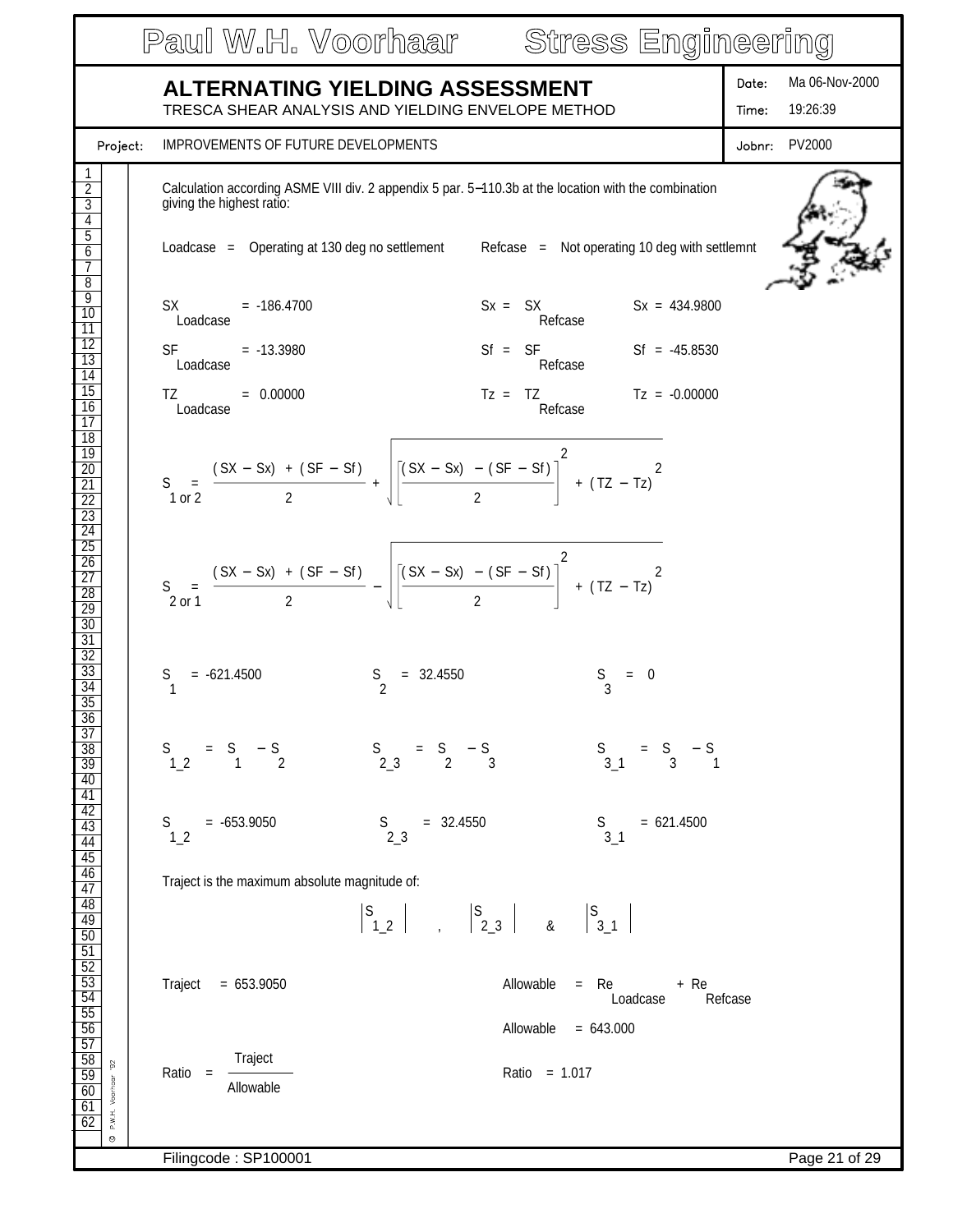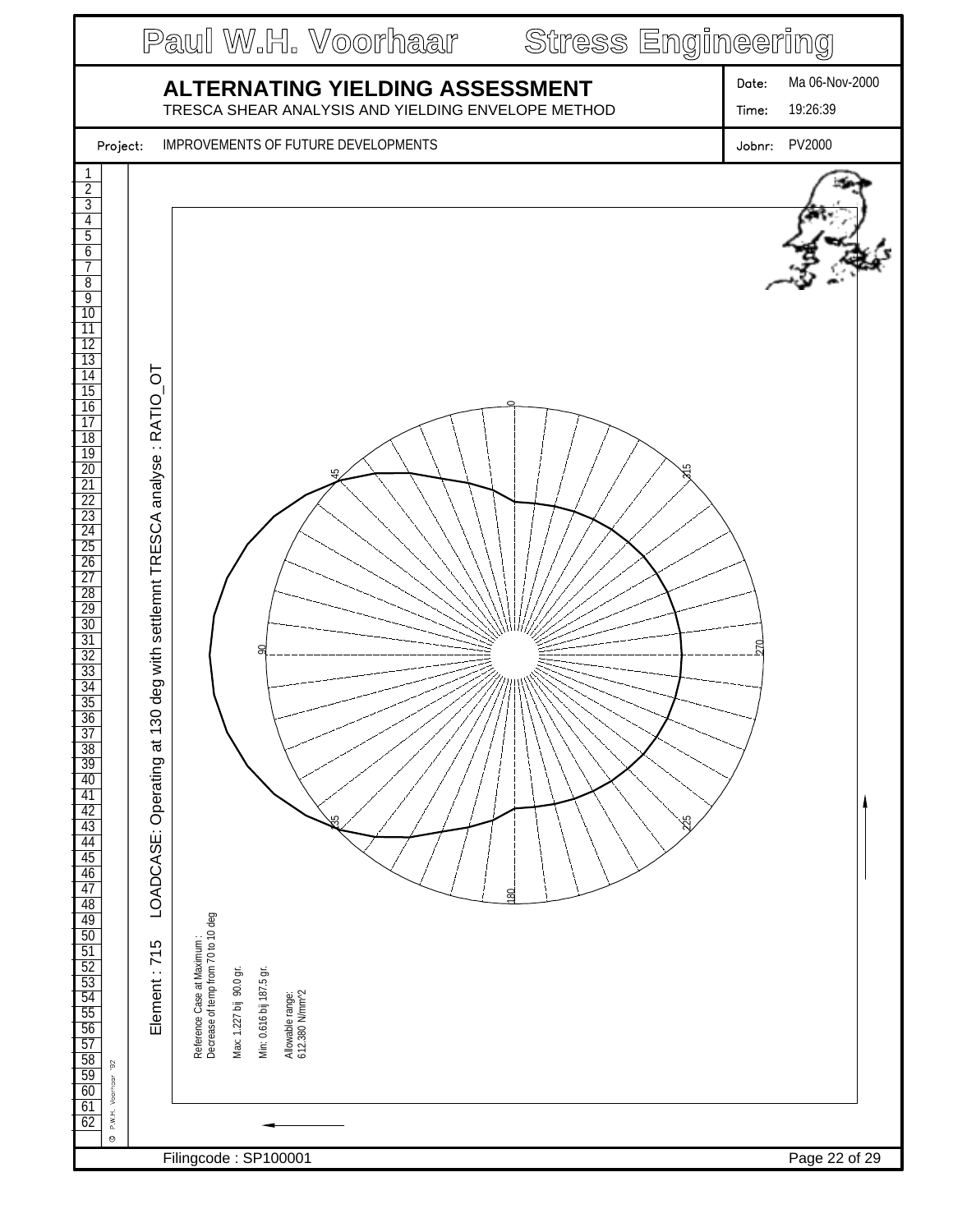|                                                                                                                |                                                                                                                                                                                                                                                           | Paul W.H. Voorhaar Stress Engineering                                                                                                                                                               |                                              |
|----------------------------------------------------------------------------------------------------------------|-----------------------------------------------------------------------------------------------------------------------------------------------------------------------------------------------------------------------------------------------------------|-----------------------------------------------------------------------------------------------------------------------------------------------------------------------------------------------------|----------------------------------------------|
|                                                                                                                | <b>ALTERNATING YIELDING ASSESSMENT</b>                                                                                                                                                                                                                    | TRESCA SHEAR ANALYSIS AND YIELDING ENVELOPE METHOD                                                                                                                                                  | Ma 06-Nov-2000<br>Date:<br>19:26:39<br>Time: |
| Project:                                                                                                       | <b>IMPROVEMENTS OF FUTURE DEVELOPMENTS</b>                                                                                                                                                                                                                |                                                                                                                                                                                                     | Jobnr: PV2000                                |
| $\overline{2}$<br>$\overline{3}$<br>4<br>$\overline{5}$<br>6<br>7                                              | giving the highest ratio:                                                                                                                                                                                                                                 | Calculation according ASME VIII div. 2 appendix 5 par. 5-110.3b at the location with the combination<br>Loadcase = Operating at 130 deg with settlemnt Refcase = Decrease of temp from 70 to 10 deg |                                              |
| $\overline{8}$<br>9<br>10<br>$\overline{11}$<br>$\overline{12}$                                                | $SX = -437.2400$<br>Loadcase                                                                                                                                                                                                                              | $Sx = SX$ $Sx = 142.9000$<br>Refcase                                                                                                                                                                |                                              |
| $\overline{13}$<br>$\overline{14}$                                                                             | SF <sub>2</sub><br>$= 38.4330$<br>Loadcase                                                                                                                                                                                                                | $Sf = SF$ $Sf = -132.5300$<br>Refcase                                                                                                                                                               |                                              |
| $\overline{15}$<br>16<br>$\overline{17}$<br>$\overline{18}$                                                    | TZ and the state of the state of the state of the state of the state of the state of the state of the state of the state of the state of the state of the state of the state of the state of the state of the state of the sta<br>$= 0.00000$<br>Loadcase | $Tz = TZ$ $Tz = -0.00000$<br>Refcase                                                                                                                                                                |                                              |
| 19<br>$\frac{20}{21}$<br>$\overline{22}$<br>$\frac{23}{24}$                                                    |                                                                                                                                                                                                                                                           | S = $\frac{(SX - Sx) + (SF - Sf)}{2} + \sqrt{\frac{(SX - Sx) - (SF - Sf)}{2}}^2 + (TZ - Tz)^2$                                                                                                      |                                              |
| $\overline{25}$<br>$\frac{26}{27}$<br>$\overline{28}$<br>$\overline{29}$<br>$\overline{30}$<br>$\overline{31}$ |                                                                                                                                                                                                                                                           | S = $\frac{(SX - Sx) + (SF - Sf)}{2} - \sqrt{\frac{(SX - Sx) - (SF - Sf)}{2}} + (TZ - Tz)^{2}$                                                                                                      |                                              |
| $\overline{32}$<br>33<br>$\overline{34}$<br>$\overline{35}$<br>36                                              | $S_2$<br>S<br>$= -580.1400$                                                                                                                                                                                                                               | $= 170.9630$<br>$= 0$                                                                                                                                                                               |                                              |
| $\overline{37}$<br>$\frac{38}{39}$<br>$\overline{40}$<br>$\frac{41}{42}$                                       | $=$ S $-$ S $\frac{1}{2}$<br>$S$ <sup>1_2</sup>                                                                                                                                                                                                           | $S = S - S$<br>2_3 2 3<br>$S$ <sub>3_1</sub><br>$=$ S $-$ S<br>3 1                                                                                                                                  |                                              |
| $\overline{43}$<br>$\frac{44}{45}$                                                                             | $= -751.1030$<br>S.<br>1 <sub>2</sub>                                                                                                                                                                                                                     | $= 170.9630$<br>$= 580.1400$<br>$S$ <sub>2_3</sub><br>S.<br>$3-1$                                                                                                                                   |                                              |
| $\overline{46}$<br>$\frac{47}{48}$                                                                             | Traject is the maximum absolute magnitude of:                                                                                                                                                                                                             |                                                                                                                                                                                                     |                                              |
| 49                                                                                                             |                                                                                                                                                                                                                                                           |                                                                                                                                                                                                     |                                              |
| $rac{50}{51}$<br>$rac{52}{53}$<br>$rac{53}{54}$<br>$rac{54}{55}$                                               | Traject = $751.1030$                                                                                                                                                                                                                                      | Allowable<br>$=$ Re<br>+ Re<br>Loadcase                                                                                                                                                             | Refcase                                      |
| $\frac{56}{57}$                                                                                                |                                                                                                                                                                                                                                                           | Allowable<br>$= 612.380$                                                                                                                                                                            |                                              |
| $\frac{1}{58}$<br>$\frac{59}{60}$<br>$92\,$<br>P.W.H. Voorhaar<br>61<br>62                                     | Traject<br>$Ratio =$<br>Allowable                                                                                                                                                                                                                         | Ratio = 1.227                                                                                                                                                                                       |                                              |
| $\circledcirc$                                                                                                 | Filingcode: SP100001                                                                                                                                                                                                                                      |                                                                                                                                                                                                     | Page 23 of 29                                |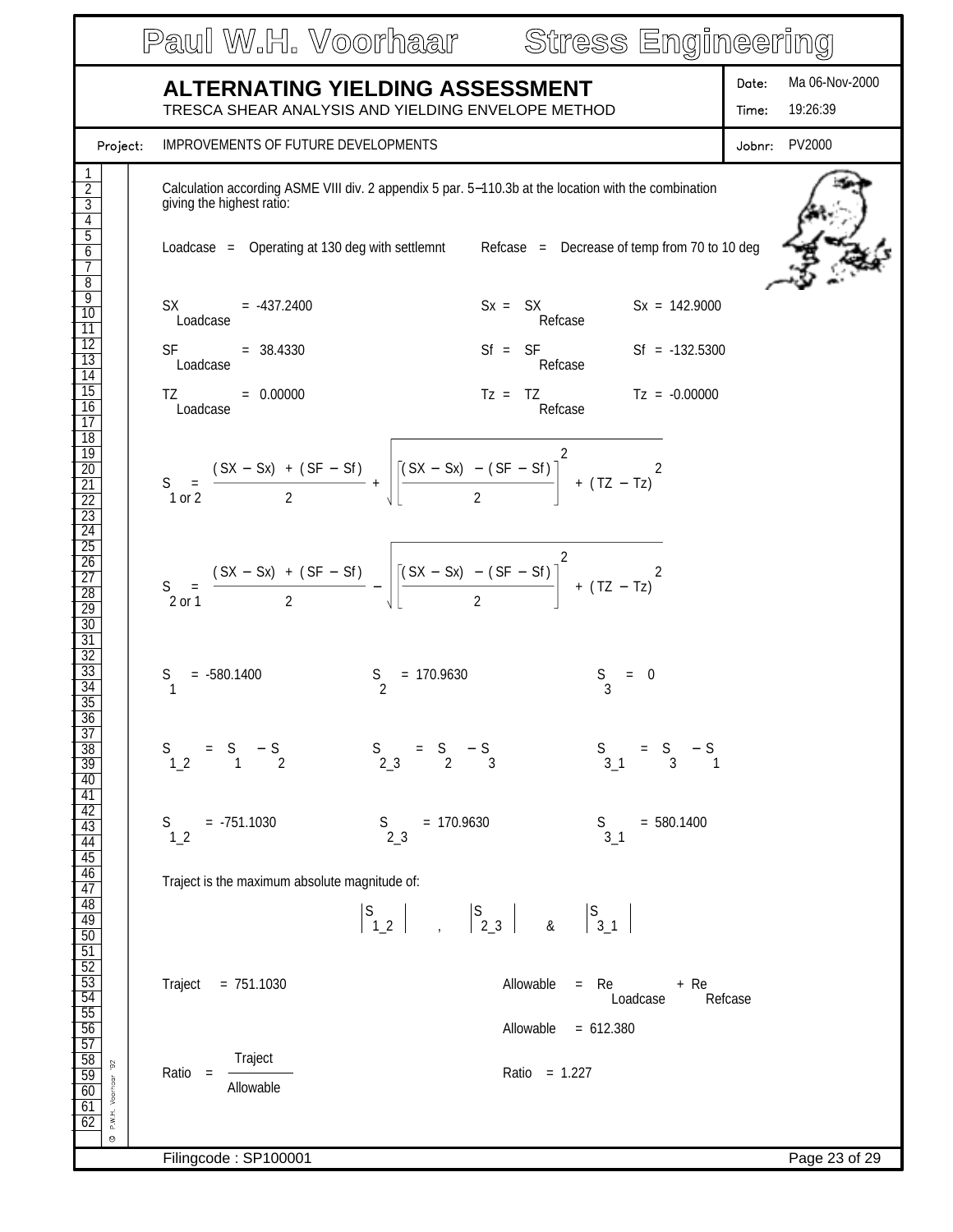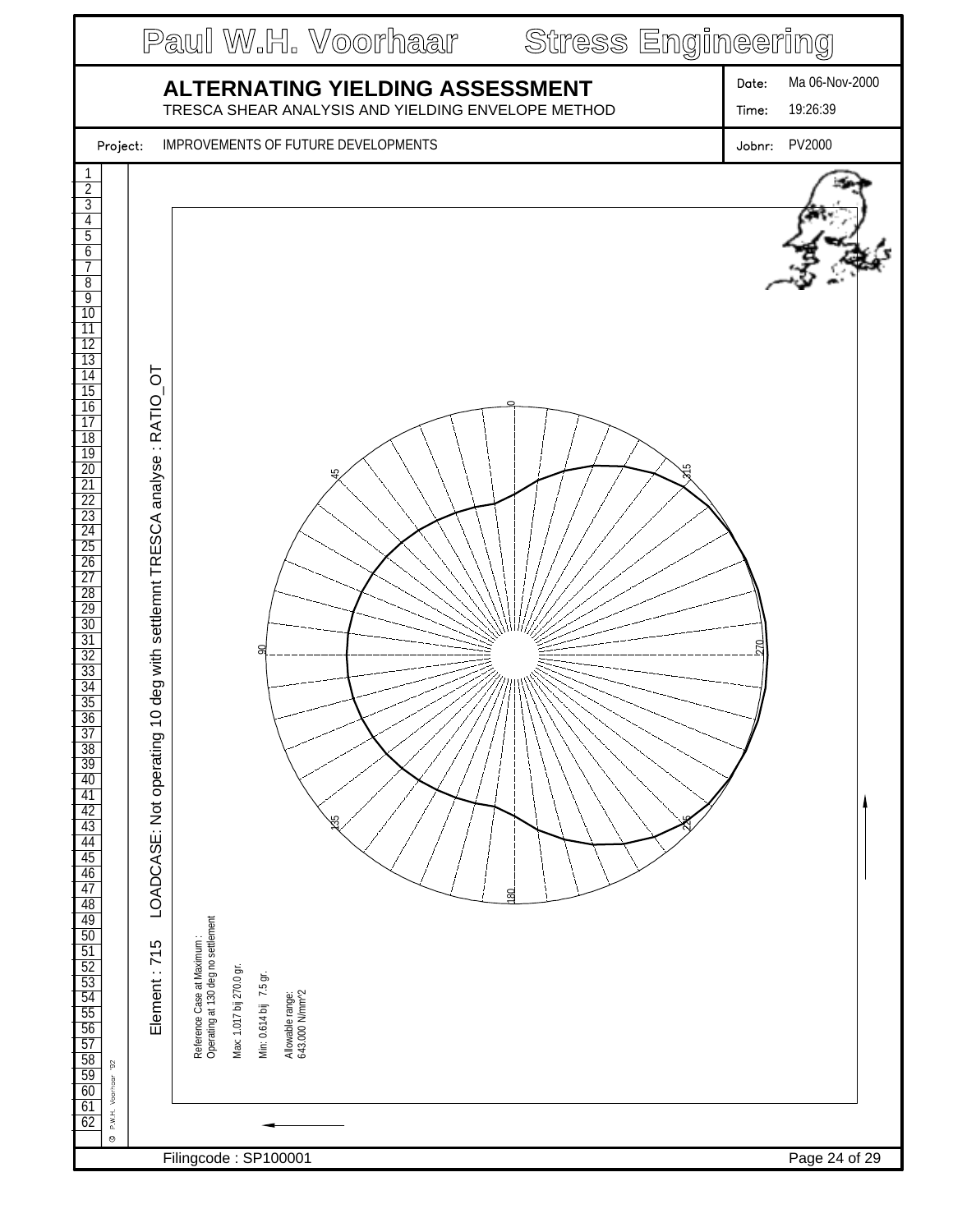|                                                                                                                                                                            | Paul W.H. Voorhaar Stress Engineering                                                                                                                                                                                                                                                                                                                                                                                                            |                                              |
|----------------------------------------------------------------------------------------------------------------------------------------------------------------------------|--------------------------------------------------------------------------------------------------------------------------------------------------------------------------------------------------------------------------------------------------------------------------------------------------------------------------------------------------------------------------------------------------------------------------------------------------|----------------------------------------------|
|                                                                                                                                                                            | ALTERNATING YIELDING ASSESSMENT<br>TRESCA SHEAR ANALYSIS AND YIELDING ENVELOPE METHOD                                                                                                                                                                                                                                                                                                                                                            | Ma 06-Nov-2000<br>Date:<br>19:26:39<br>Time: |
| Project:                                                                                                                                                                   | IMPROVEMENTS OF FUTURE DEVELOPMENTS                                                                                                                                                                                                                                                                                                                                                                                                              | Jobnr: PV2000                                |
| $\overline{2}$<br>$\overline{3}$<br>4<br>$\overline{5}$<br>$\overline{6}$<br>7                                                                                             | Calculation according ASME VIII div. 2 appendix 5 par. 5-110.3b at the location with the combination<br>giving the highest ratio:<br>Loadcase = Not operating 10 deg with settlemnt Refcase = Operating at 130 deg no settlement                                                                                                                                                                                                                 |                                              |
| $\overline{8}$<br>9<br>10<br>$\overline{11}$<br>$\overline{12}$<br>13<br>$\overline{14}$<br>$\overline{15}$<br>16<br>$\overline{17}$<br>$\overline{18}$<br>$\overline{19}$ | $SX = 434.9800$<br>$Sx = SX$ $Sx = -186.4700$<br>Loadcase<br>Refcase<br>$Sf = SF$ $Sf = -13.3980$<br>$SF = -45.8530$<br>Refcase<br>Loadcase<br>$Tz = TZ$ $Tz = 0.00000$<br>TZ and the state of the state of the state of the state of the state of the state of the state of the state of the state of the state of the state of the state of the state of the state of the state of the state of the sta<br>$= -0.00000$<br>Refcase<br>Loadcase |                                              |
| $\frac{20}{21}$<br>$\overline{22}$<br>$\frac{23}{24}$<br>$\overline{25}$<br>$\frac{26}{27}$<br>$\overline{28}$<br>$\frac{29}{30}$                                          | S = $\frac{(SX - Sx) + (SF - Sf)}{2} + \sqrt{\left[\frac{(SX - Sx) - (SF - Sf)}{2}\right]^2 + (TZ - Tz)^2}$<br>S = $\frac{(SX - Sx) + (SF - Sf)}{2} - \sqrt{\left[\frac{(SX - Sx) - (SF - Sf)}{2}\right]^2 + (TZ - Tz)^2}$                                                                                                                                                                                                                       |                                              |
| $\overline{31}$<br>$\frac{32}{33}$<br>$\overline{34}$<br>$\overline{35}$<br>$\frac{36}{37}$                                                                                | $\frac{S}{2}$<br>S<br>$= 621.4500$<br>$= -32.4550$<br>$= 0$                                                                                                                                                                                                                                                                                                                                                                                      |                                              |
| $\frac{38}{39}$<br>40                                                                                                                                                      | $S$ <sub>2_3</sub><br>$=$ S $-$ S 3<br>$S$ <sub>3_1</sub><br>$=$ S $-$ S 3 1<br>$S$ <sup>1_2</sup><br>$=$ S $-$ S<br>1 2                                                                                                                                                                                                                                                                                                                         |                                              |
| $\frac{41}{42}$                                                                                                                                                            | $= 653.9050$<br>$S$ <sub>2_3</sub><br>$= -621.4500$<br>$= -32.4550$<br>$S$ <sub>3_1</sub><br>S.<br>1 <sub>2</sub>                                                                                                                                                                                                                                                                                                                                |                                              |
| $\frac{44}{45}$ $\frac{46}{47}$ $\frac{48}{49}$                                                                                                                            | Traject is the maximum absolute magnitude of:                                                                                                                                                                                                                                                                                                                                                                                                    |                                              |
| $\frac{50}{51}$ $\frac{52}{53}$ $\frac{53}{54}$ $\frac{54}{55}$<br>$\frac{56}{57}$                                                                                         | Traject<br>Allowable<br>$= 653.9050$<br>$=$ Re<br>+ Re<br>Loadcase<br>Allowable<br>$= 643.000$                                                                                                                                                                                                                                                                                                                                                   | Refcase                                      |
| $\frac{58}{59}$<br>$\frac{60}{61}$<br>$\frac{61}{62}$<br>$92\,$<br>P.W.H. Voorhaar<br>$\circledcirc$                                                                       | Traject<br>Ratio = 1.017<br>$Ratio =$<br>Allowable                                                                                                                                                                                                                                                                                                                                                                                               |                                              |
|                                                                                                                                                                            | Filingcode: SP100001                                                                                                                                                                                                                                                                                                                                                                                                                             | Page 25 of 29                                |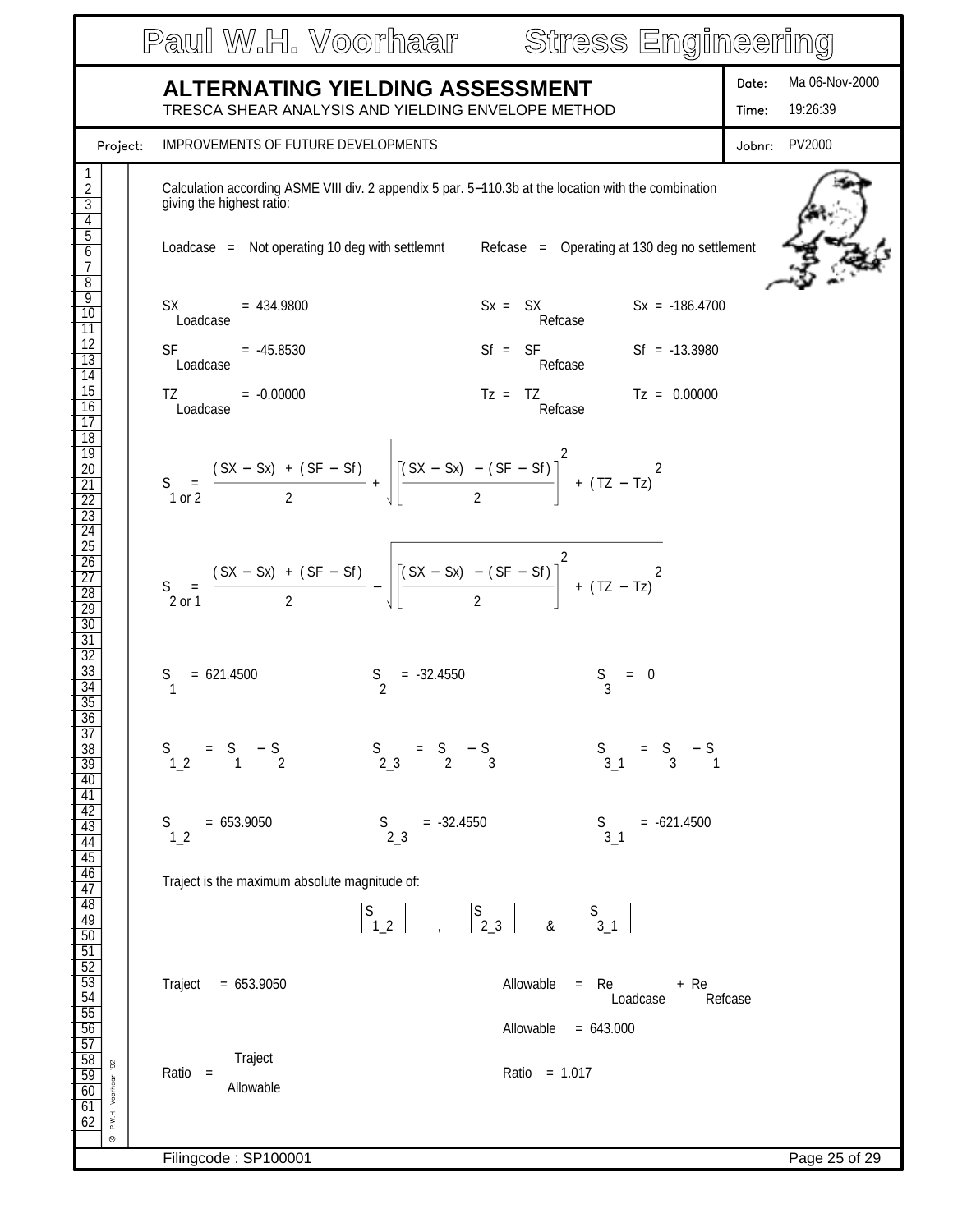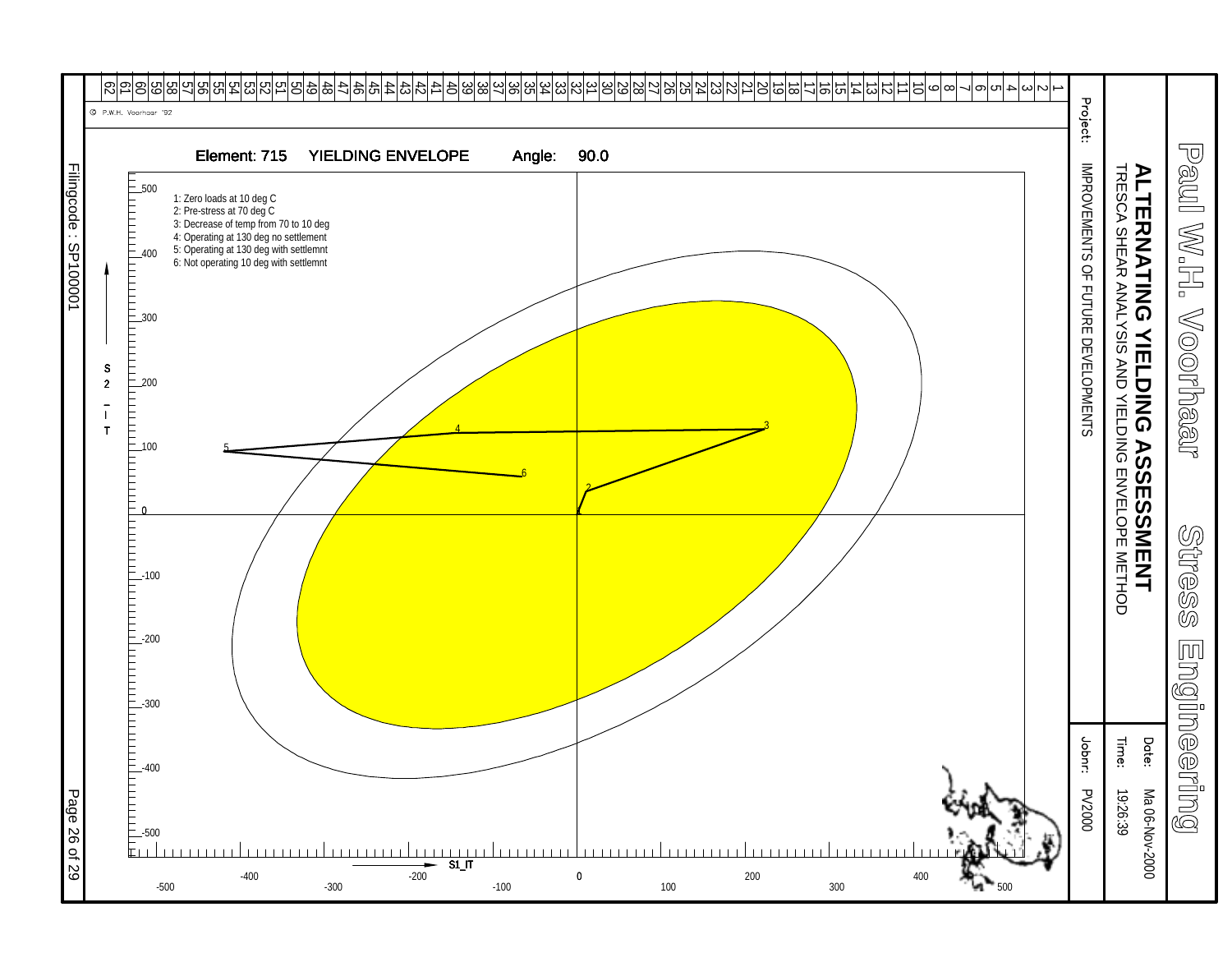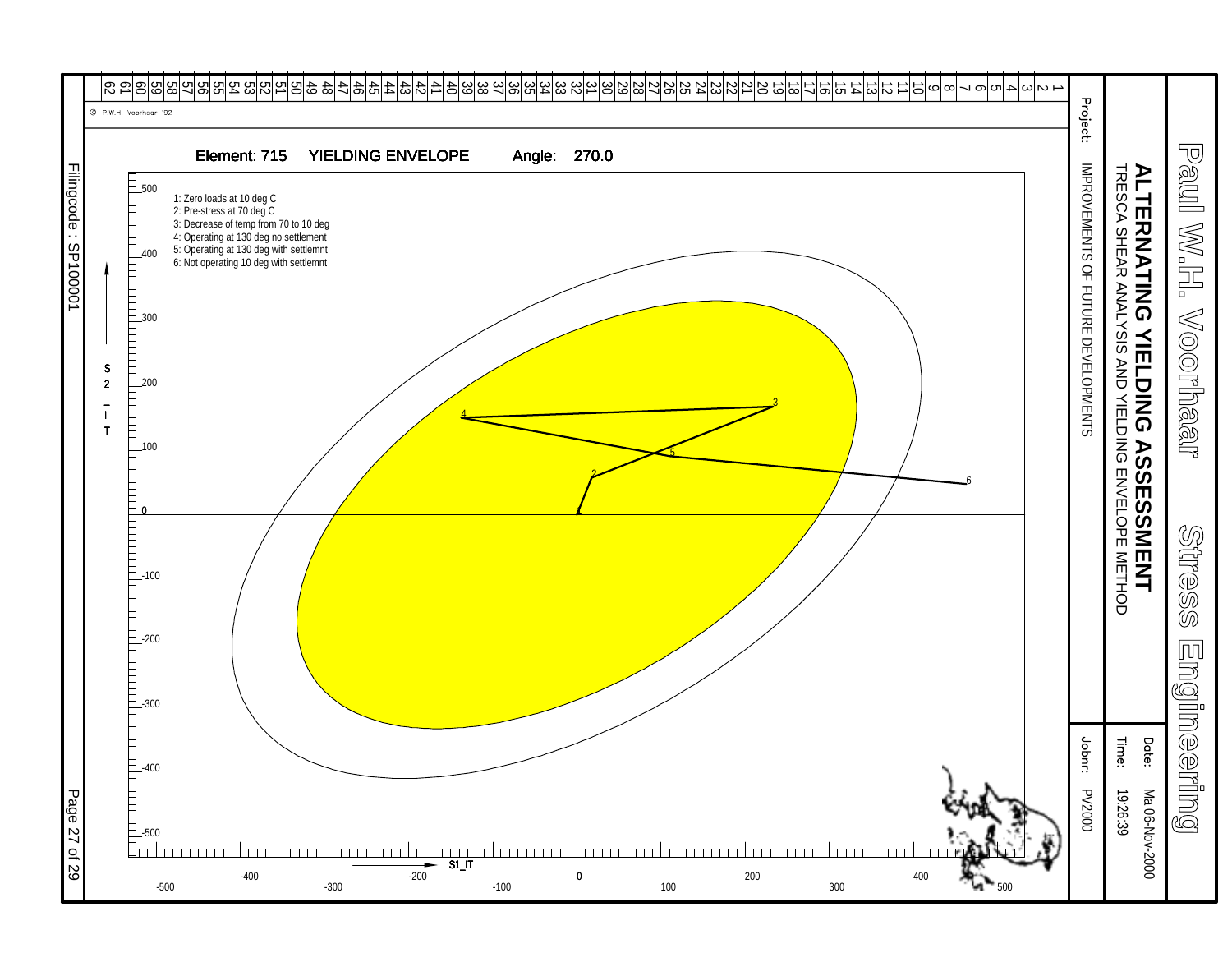